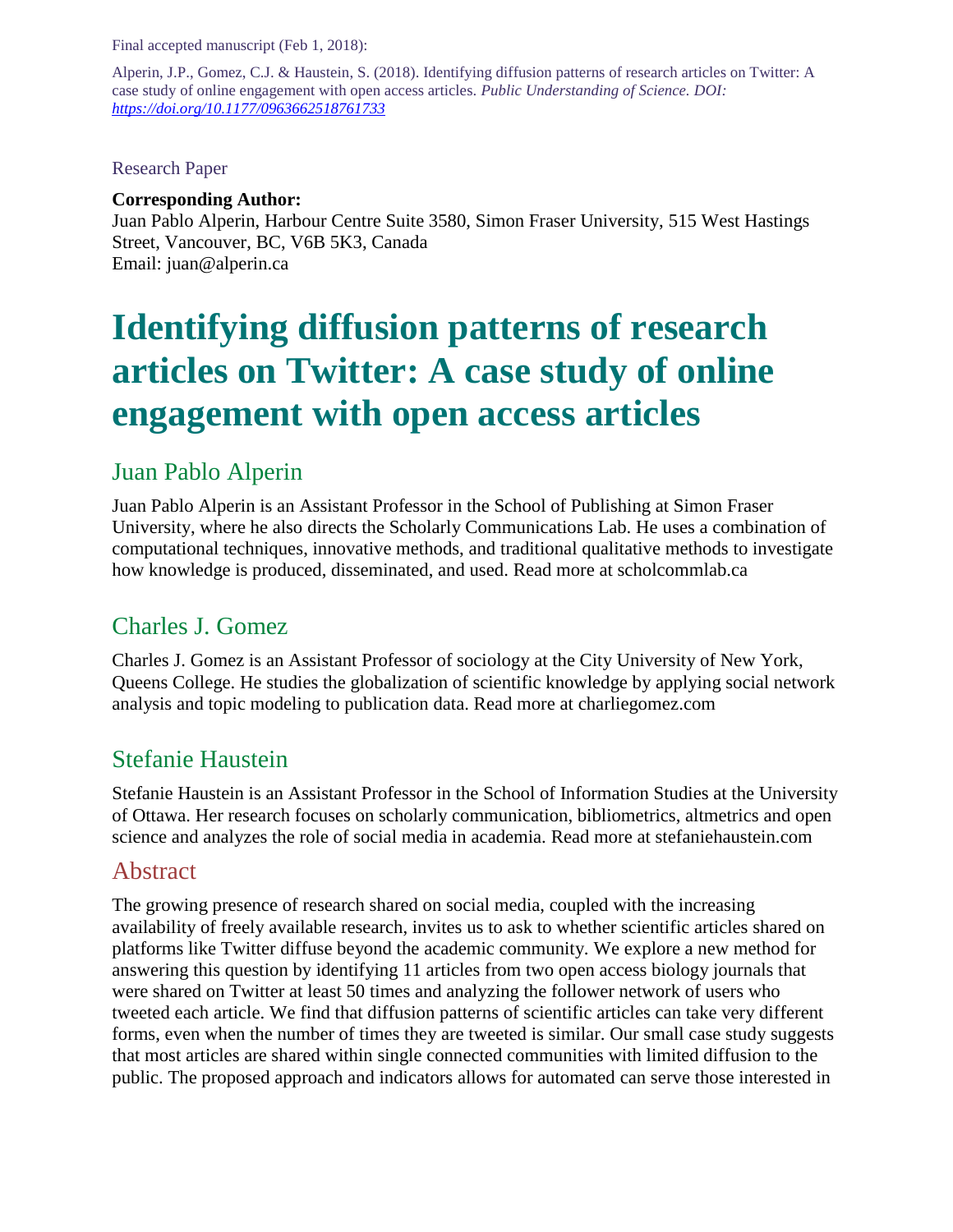the public understanding of science, science communication, or research evaluation to identify when research diffuses beyond insular communities.

### Keywords

Science communication, social media, altmetrics, public use of research, Twitter, diffusion, open access, social network analysis

# Introduction: Science, social media, and the public

Science has long been of public interest, as well as a site of intellectual and political contestation (Gauchat, 2012). However, it is only in recent years that social media—particularly Twitter, blogs and academic social networks such as ResearchGate—has become part of scientific communication, as researchers increasingly turn to online and social media platforms to diffuse and discuss scholarly work (Rowlands et al., 2011; van Noorden, 2014). Whereas specialized publication outlets (i.e., peer-reviewed scholarly journals) follow a unidirectional broadcast model targeted at the academic community, social media offers a new set of networked opportunities and new contexts for scientific communication from various types of people and institutions (Büchi, 2016; Nielsen, 2012; Veletsianos, 2016).

Since, by design, social media platforms facilitate conversations and create connections between users with a common interest, they also ought to increase the likelihood that scholarly work reaches new audiences, including the general public with an interest in research and scientific discoveries. In this way, social media platforms offer an online space where any given piece of research has an opportunity to reach beyond its intended audience (i.e., the scholarly community) by propagating through the social media network. Just as importantly, unlike peerreviewed journals and conferences, in which only researchers are afforded the opportunity to communicate, social media provides opportunities to those outside the academic community to interact and engage with researchers in real-time. This provides a means for professional scientists and members of the public to directly interact with each other, and thus enables a twoway exchange between the scientific community and the public.

However, very little is known about how research literature diffuses on social media, what online communities it reaches, or whether these communities (e.g., academics and the public) interact with one another. In this paper, we seek to explore a novel approach to measuring and visualizing the diffusion patterns of primary research literature (i.e., peerreviewed scientific articles) by studying the connections between individuals and organizations who have shared the same research article on Twitter. Specifically, we study the networks created by the follower and following relationships of Twitter accounts that shared at least one of eleven articles from the journals *BMC Biology* and *BMC Evolutionary Biology*. In studying these networks, we identify the existence of different network characteristics and diffusion patterns that we believe will serve to detect when research articles disseminate beyond the academic community or lead to exchanges with the general public.

Although limited in scope, our work offers initial insight into the role that primary research literature plays in the public's understanding and public engagement with science. To that end,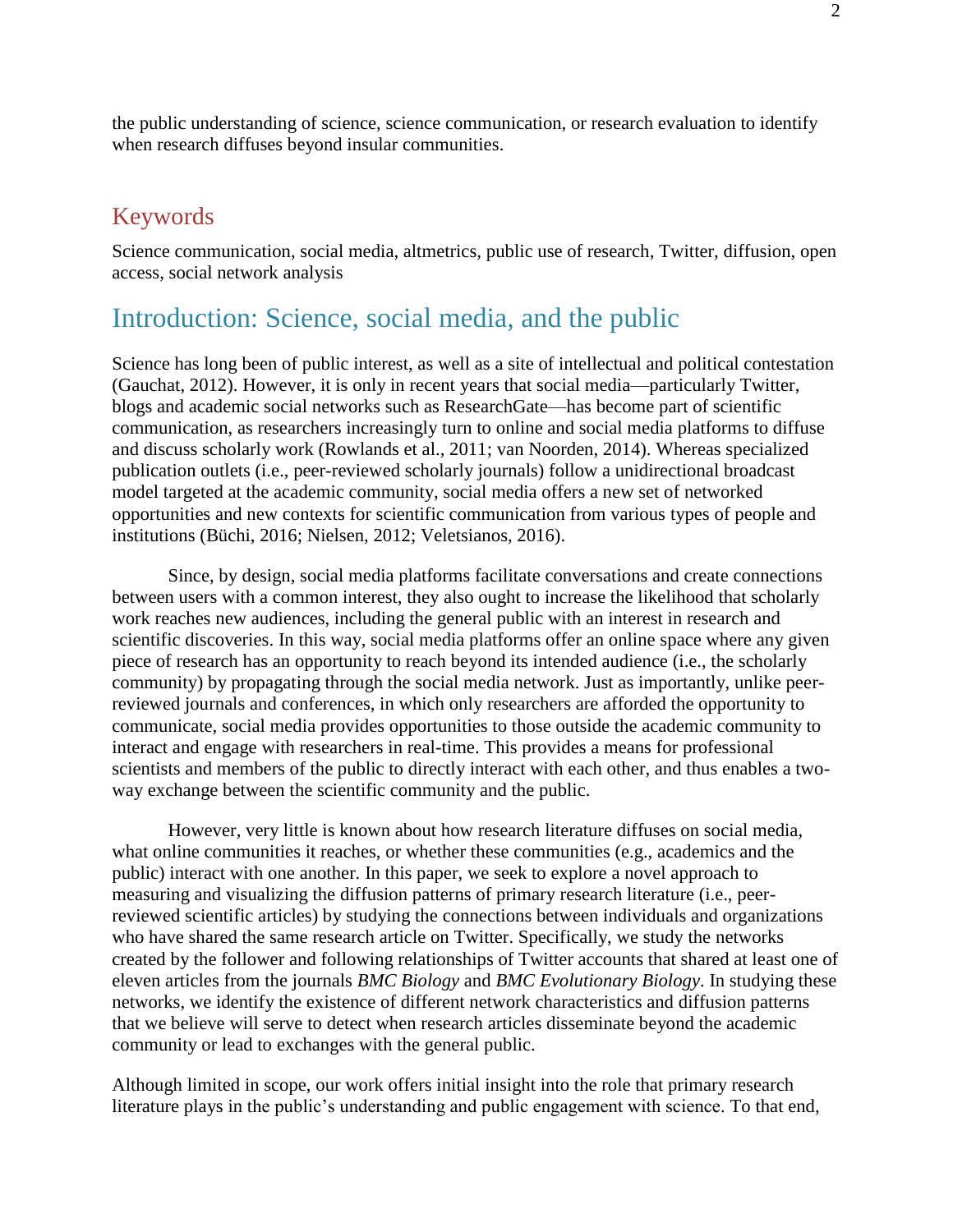we offer a proof of concept as to how knowledge diffuses in the social media age, and how we might use the digital traces left on social media platforms to identify and assess the reach of research and scholarship among members of the general public. Our hope here is to start a wider dialogue amongst PUS researchers to engage with social media data and how research diffuses to lay audiences.

# Communities on Twitter: Reshares beyond researchers

#### *How Research Moves between Twitter Audiences*

Scientists increasingly turn to social media outlets like Twitter to reach audiences beyond the confines of the ivory tower. Whereas other social media sites are designed for more interpersonal interactions (Facebook) or for sharing images (Instagram), Twitter is ideal because as a microblog, its designed around succinct prose, a natural extension for scientists. As such, it is also a natural extension of their current public teaching engagements with lay audiences (You, 2014). With a service like Twitter, scientists can readily reach audiences hundreds of times larger than a symposia or academic conference, allowing for their ideas and opinions to diffuse. Scientists across multiple fields and at different career stages are active on Twitter, with some possible overrepresentation of social and computer scientists and medical research more readily transcending the divide between academics and lay audiences (Ke et al., 2017).

Understanding this digital interface is important because little is known about *how* research moves from highly insular research communities of scientists to the general public. Indeed, diffusing scientific research beyond tight-knit academic fiefdoms is often difficult, in part due to how researchers and the public interface. Nevertheless, this interface is well documented in studies of scientific communication. Ludwick Fleck (1935) was one of the first to distinguish between academic communities—what he referred to as esoteric communities—and lay audiences that consume academic knowledge at a perfunctory level, or exoteric communities. Both sects engage in a dialogue which informs and delegates the dissemination (and eventual acceptance) of new knowledge. Over the past few years however, this interface has increasingly moved to social media. For instance, public audiences engage with scientific debates via their social media (Funk et al., 2017) and the Internet (Brossard, 2013; Brossard and Scheufele, 2013), in particular those with policy consequences (Myers et al., 2017; Vraga et al., 2015). While traditional media could serve as the nexus for lay audiences and scientists (Nisbet and Fahy, 2015), social media sidesteps the Fourth Estate in many ways. For instance, scientists can turn to Twitter to correct misinterpretations or distortion of scientific research by politicians, like in the case of climate change (Klemetti, 2017) . More recent work on the relationship between scientists and Twitter has largely focused on linking usage with personal clout in the field (Eysenbach, 2011; Shuai et al., 2012; Thelwall et al., 2013; Weller and Puschmann, 2011). These efforts offer Twitter to supplement or complement traditional bibliometric measures, like citations. However, to date, we lack a proof of concept to even demonstrate this potential. Twitter and social network analysis could provide this opportunity.

#### *Twitter, Social Network Analysis, and Research Diffusion*

Mapping and analyzing the structures of academic communities traditionally employs social networks analyses (SNA) of publication metadata. SNA is a multidisciplinary framework that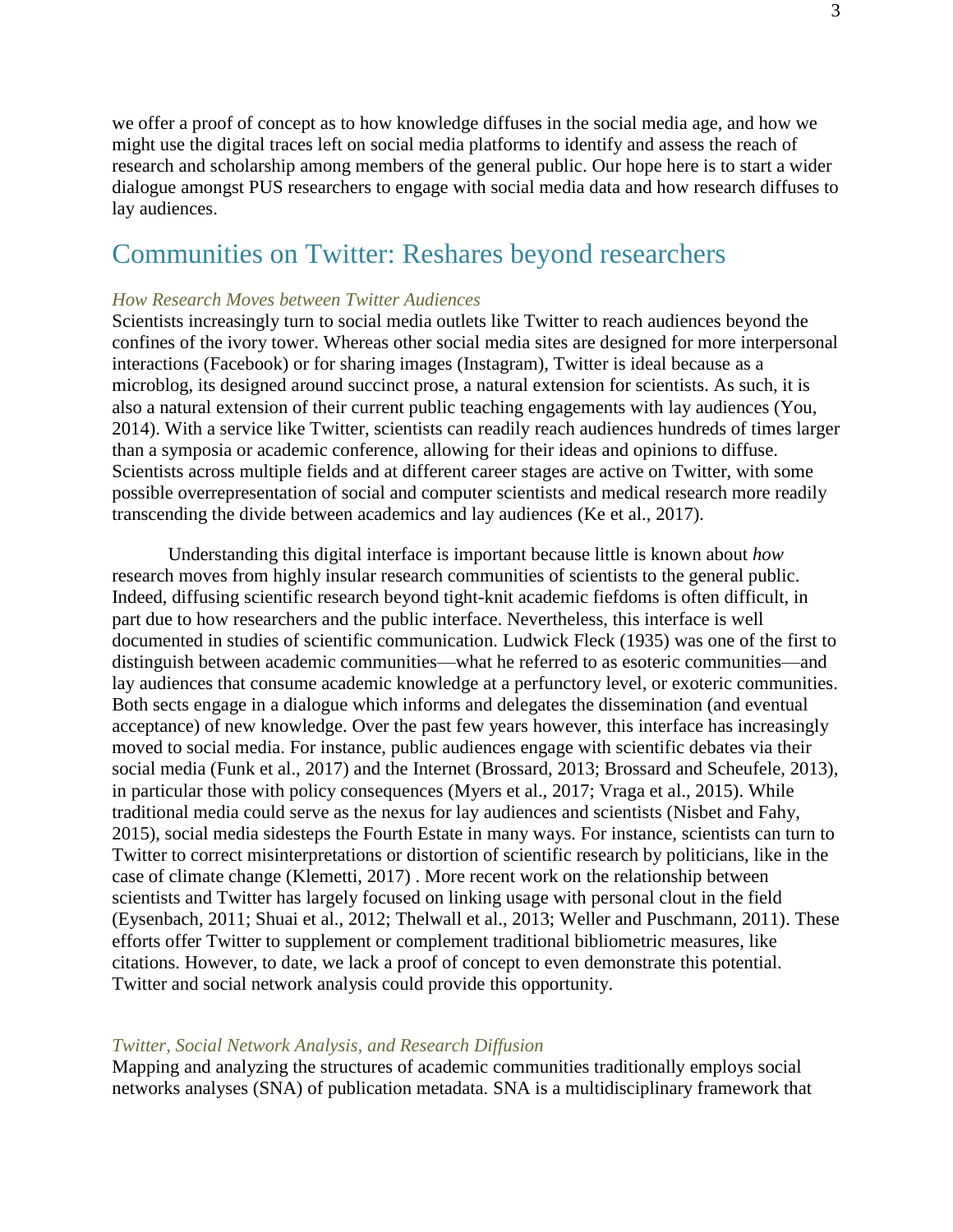analyzes the structure of relations, called links, between entities in it called nodes, such as people (e.g., researchers), ideas (e.g., publications), and their online avatars (e.g., Twitter accounts) (Scott, 2017; Wasserman S. and Faust, 1994). For example, the relationships between researchers who coauthor on papers together can be transformed into a social network of researchers, connected by their joint-work on a published paper (i.e., coauthoring). The same logic can be extended to citations between journal articles, or collaborations on research grants (de Solla Price, 1965; Leydesdorff and Wagner, 2008; Moody, 2004; Wagner and Leydesdorff, 2005). With SNA, we can characterize both the larger geometric structure of the network with measures of how clustered (or clumped together) it is, and individual measures of how central certain people are relative to others in the wider structure. We can also measure how and why the network structure changes over time, as new ties are forged and dissolved. Networks of these data are often used as a proxy for the social interactions and relations between and amongst researchers within and across fields that define academic communities (*ibid*). Yet, little attention is paid to how research is broadcast, not only to disciplinary audiences (Fleck's esoteric circle), but to the general public at-large (exoteric circle).

Data from social media platforms like Twitter might show how ideas are diffused through their respective social networks that come to define their user-base (Goel et al., 2015). Whereas co-authorship and citation networks are provincially-oriented and bound within the esoteric sphere of an academic community, social media bridges the divide to reach lay audiences, as connections on social media require no *a priori* membership into the field aside from general interest. For instance, publishing an academic paper in a journal or conference is traditionally restricted to professional researchers, with limited opportunities for lay-people to engage in these conversations. Juxtaposed, a non-academic researcher can readily follow a university professor on Twitter due to interest in their research.

A social media platform like Twitter could serve as an interface between scientific and lay audiences. Twitter is an ideal venue for scientists to actively and widely engage with public audiences, as its users tend to be more educated than the overall population (Greenwood et al., 2016) and no one particular demographic group or geographic locale dominates its user-base (Mislove et al., 2011). It should be noted that this does imply that Twitter is representative of the general public, simply that its users come from a wide range of demographics.

As tweets and retweets of academic articles move through audiences that transcend the traditional venues for academic knowledge dissemination (e.g., conferences and journals that limit participation to specialists through gatekeeping practices), they facilitate increased awareness of research in the broader public sphere. The public not only has the opportunity to gain awareness that the research exists, but also access the knowledge contained therein, as an increasing number of full texts are freely available online through open access publishing models (Archambault et al., 2014; Piwowar et al., 2017). <sup>1</sup> Although Twitter is used by both members of the general public and in academia, the extent to which the microblogging platform does, in fact, bridge these two communities is little understood or explained.

*Research Article Propagation Using Twitter: A Proof of Concept*

 $1$  As a point of reference, of 26% of online health seekers asked to pay for access, only 2% did so (Fox and Duggan, 2013).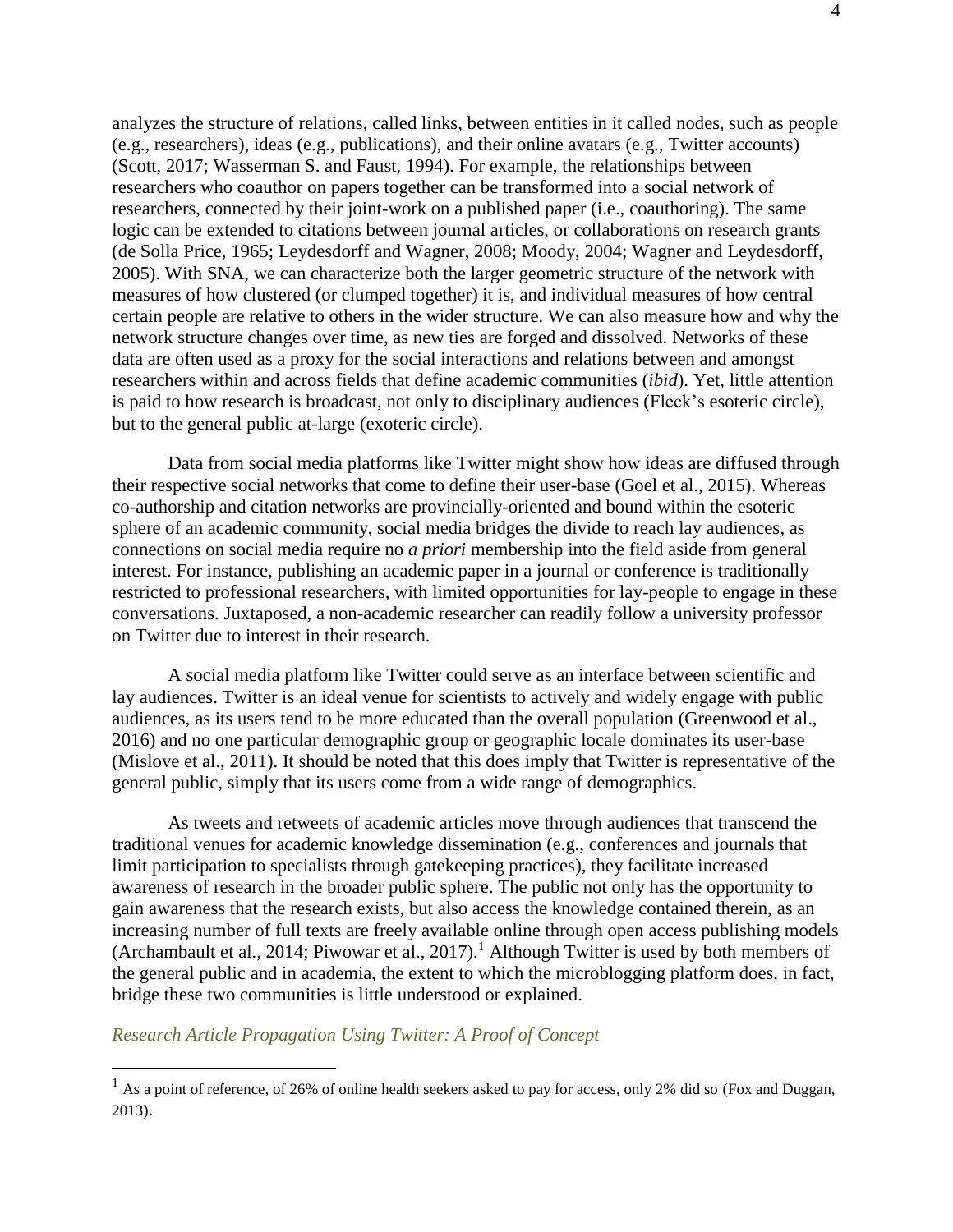Social media has created new opportunities and niches for non-academics to participate in scientific discourse or contribute as citizen scientists, and it has become an important tool for contemporary science communication (Bucchi, 2013; Nielsen, 2012; Veletsianos, 2016). To that end, we offer a proof of concept that gauges how various Twitter users consume and propagate scientific research that will further our understanding of its role in developing public awareness and understanding of science. As such, this study is a means to understand how science is circulated by various stakeholders and of how ideas diffuse through the relatively new frontier of social media.

Recent research has attempted to study the prevalence, volume, and meaning of sharing of research on various social media platforms (for a review of the literature see Sugimoto et al., 2017). Of the non-academic social media platforms, Twitter shows the highest activity related to scientific journal articles. On average, around 20% of recent publications are shared on Twitter, but large variations can be observed between publication years, disciplines, topics and journals as well as document types or national affiliation of authors (Alperin, 2015a; Costas et al., 2014, 2015; Hammarfelt, 2014; Haustein et al., 2015). Most work in this area (known as *alternative metrics,* or *altmetrics* for short), has concentrated on identifying the relationship between the number of times an article is shared on Twitter and the number of times an article is eventually cited, finding low but positive correlations between the two (Costas et al., 2014; Haustein et al., 2015). Some hope that altmetrics, and in particular research-related Twitter activity, has the potential to capture public interest and measure societal impact of research (Bornmann, 2014a, 2014b). However, studies found that the majority of scientific articles seem to be shared by academics instead of interested members of the public (Alperin, 2015b; Haustein, Tsou, et al., 2016; Tsou et al., 2015). It is therefore essential to look beyond counting the number of times articles have been shared and look towards both the meaning of the sharing (Haustein, Bowman, et al., 2016) and the demographics of the users behind the sharing.

This research analyzes these footprints for a small set of articles as a proof of concept that shows how SNA on social media data can be used to identify how scientific research moves through an online community and, in some cases, reaches the public. More specifically, based on a sample of open access articles in biology diffused on Twitter, this study shows how SNA can be used to answer the following research questions:

- 1. How do articles propagate through the follower network of Twitter users?
- 2. Are articles diffused within the same community or do they reach heterogeneous audiences?

### Data and methods

To analyze the diffusion and use of scientific articles, data about highly tweeted articles from the journals *BMC Evolutionary Biology* and *BMC Biology* were identified. The BMC journals were chosen because they are open access (i.e., freely available to the public) and cover topics that have the potential to be of interest to citizen scientists and to the public at large. Tweets "mentioning" BMC articles (i.e., contain a link to the article or have the article's digital object identifier in the main text of the tweet) were obtained from Altmetric LLC, a company tracking online activity around scholarly research outputs that has been continuously collecting tweets to scientific papers with DOIs through the Twitter firehose since 2011 and therefore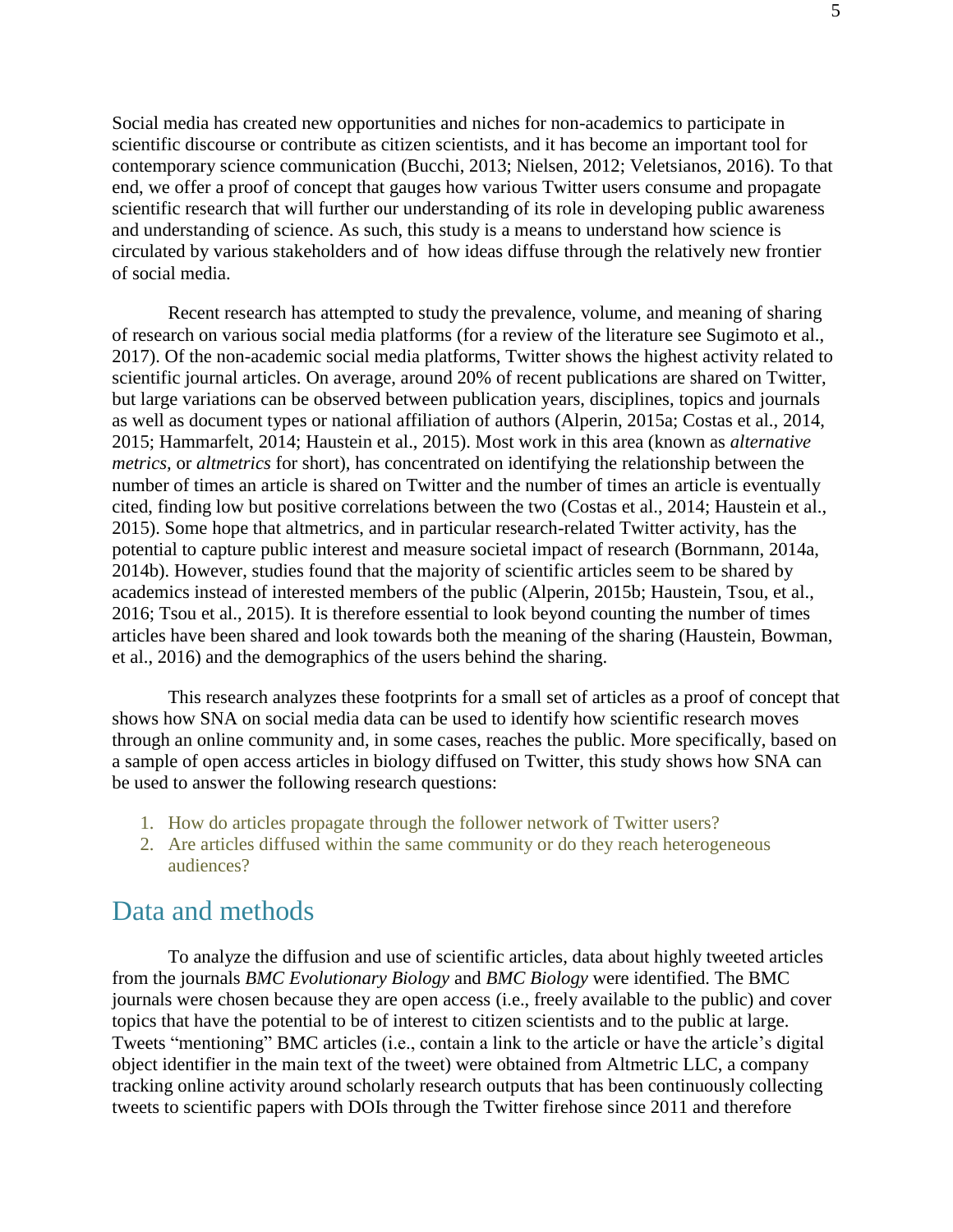presents a valuable data source to analyze past Twitter activity referring to scientific journal articles.

We identified seven *BMC Biology* (Biol1-7) and four *BMC Evolutionary Biology* (Evol 1-4) articles published in 2014 which were tweeted or retweeted at least 50 times between the time of publication and June  $30<sup>th</sup>$ , 2016 (Table 1A) (out of 294 articles from 2014 were tweeted at least once, from a total of 371 articles published across both journals that year). The threshold of 50 tweets was chosen to ensure a minimum number of users which allows for analyzing diffusion patterns and follower-following networks. All tweets mentioning these eleven papers were extracted from the Altmetric database, including the tweet ID, the user's Twitter handle, the date and time of the tweet, as well as the tweet content.<sup>2</sup>

The resulting dataset contained 1,590 tweets mentioning 11 articles. These tweets were sent by 1,287 unique Twitter users and contained 546 original tweets and 1,044 retweets (i.e., original tweets that users forwarded/retweeted). To analyze how these users were connected on Twitter, follower-following networks were constructed based on information obtained through the Twitter API. In order to collect follower-following information for a given Twitter user, the unique user identifier is needed, which is not included in the data obtained from Altmetric. Using the tweet IDs, these identifiers were retrieved were obtained by fetching the full tweet information from the Twitter REST API between November 23 and 29, 2016.<sup>3</sup> Using the *statuses/show* endpoint and the tweet ID from Altmetric, user information for 1,474 of the 1,590 tweets could be retrieved. The remaining 116 tweets were not available, either because the tweet or the user account had been deleted, or because the user account was private. To obtain the follower-following information for these users, the Twitter handle collected by Altmetric was used to query the user  $ID<sup>4</sup>$ . This approach yielded an additional 71 users, which, when combined with the users from the 1,474 tweets, resulted in 1,244 unique user IDs, corresponding to 97% of the users who tweeted the BMC articles in the sample.

These user IDs were required to reliably collect the followers and friends (i.e., following) of each of the 1,244 accounts that tweeted the 11 BMC articles. Collecting the list of users who each person follows, and the list of users who follows them (i.e., friends), it is possible to construct a network of connections between the users who shared articles. These lists of followers and friends were collected from the Twitter API (using the *followers/ids* and *friends/ids* endpoints) between November 23 and 29, 2016. These lists were then used to construct a directed follower/followee network for each of the eleven articles, where each node represents a single user who tweeted the article, and each arc represents a "following" relationship.<sup>5</sup> These networks therefore represent the established Twitter relationships that exist

 $2$  The choice of BMC journals and 50 tweet thresholds were arbitrarily chosen based on the logic explained above. The choices here were not intended to be representative of a wider universe of articles, but rather to demonstrate the kind of insight that the research method could yield.

<sup>3</sup> https://dev.twitter.com/rest/public

 $<sup>4</sup>$  Note that this is a less reliable way to collect the user ID than via the full tweet information, since it is possible,</sup> although unlikely, that the original user changed their screen name and that a new user has subsequently created an account with that name.

<sup>&</sup>lt;sup>5</sup> In the majority of cases, the friends and follower information between two users was redundant, since they represent two sides of the same relationship, but both were used to fill in the data where a user's information could not be found.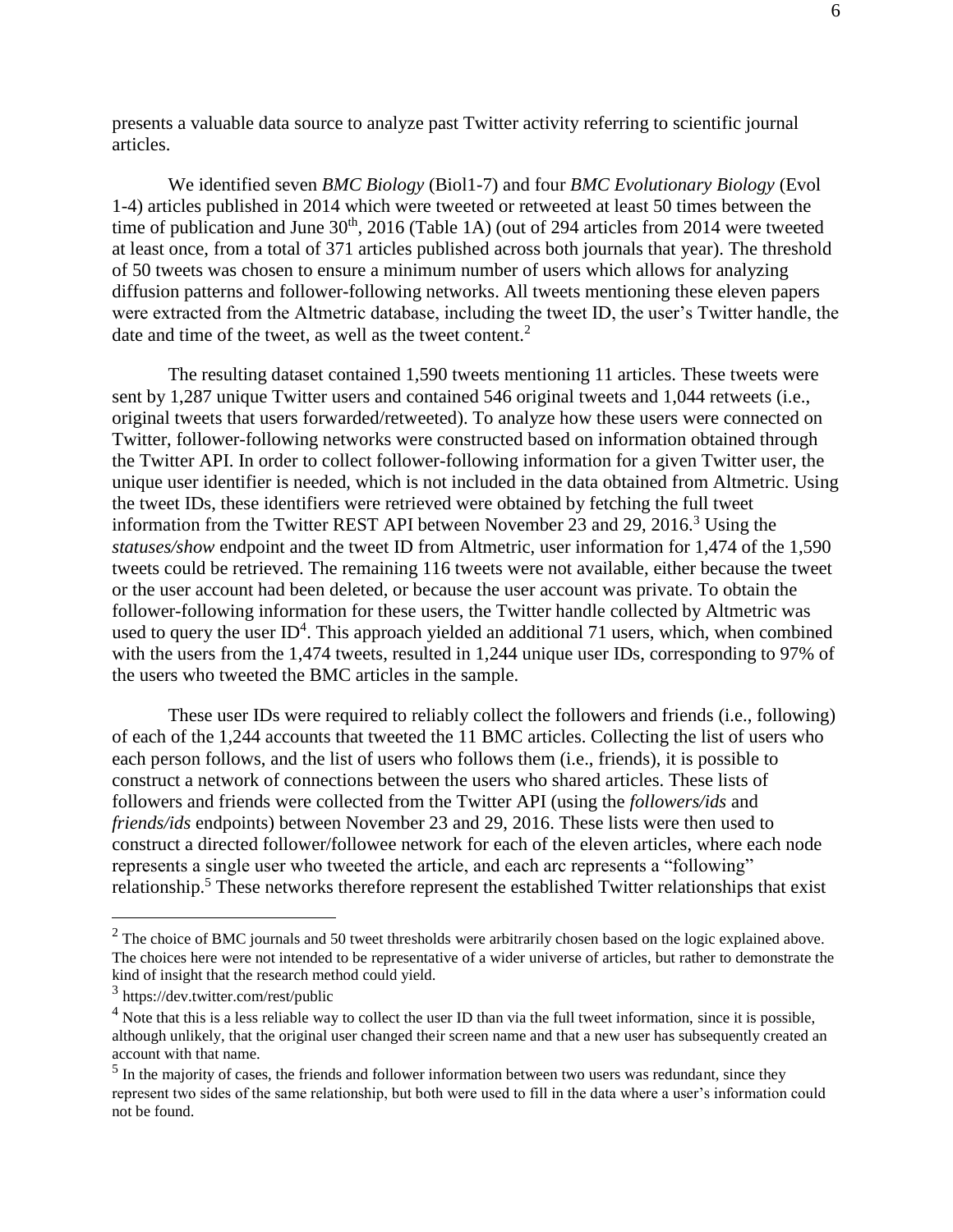between people who shared the same articles. The follower/friends network can provide a sense of whether users who share the same content are already aware of each other, or how many degrees of separation exist between them.

It should be pointed out that the follower/following relationships were collected as they appeared in November 2016, and not at the time of the original tweet (which, as described above, are no later than June  $30<sup>th</sup>$ ,  $2016$ ). It is expected, therefore, that since people follow and unfollow each other with some regularity (Myers and Leskovec, 2014), networks at the time of each tweet would have looked slightly different than the final resulting network, which we report on here.

We subsequently used the *python pandas* and *python igraph* modules<sup>6,7</sup> to calculate various network and diffusion statistics for each of the 11 networks. These statistics include the number of nodes, network density, network diameter, size of the largest weakly connected component, mean shortest path length, proportion of tweets versus retweets, time between the first and last tweet, and the tweet half-life.<sup>8</sup> These indicators help to characterize and compare diffusion patterns and network structures of the 11 articles. The description of the indicators, along with the ways in which each informs our understanding of diffusion and network structure, are explained in more detail in the appendix Table 2A.

To visualize the follower/followee networks, the Gephi software package was used by loading the list of users as nodes and the list of follower relationships as arcs. The Yifan Hu layout algorithm with an optimal distance between 1,000 and 1,300, relative strength of 0.2, initial step size of 20, step ratio of 0.95, quadtree max level of 10 and Theta of 1.2 was used. In the network graphs nodes are labeled with the screen name of the user and colored according to the order in which they tweeted from light to dark green (lighter nodes shared the article earlier than the darker ones). Node size corresponds to the number of followers who shared the same article, that is, the number of incoming arcs (in-degree) in the network graph. Three of the resulting networks can be seen in Figures 2-4, and all can be found in high resolution and with their corresponding Gephi files in the supplementary materials.

# Findings

The following results are based on the follower relationship between 1,240 unique Twitter users who shared seven BMC Biology and four BMC Evolutionary Biology articles published in 2014. Networks are analyzed separately and compared in terms of network structure and temporal diffusion patterns using the indicators described above.

### Resulting network structure

Analyzing the structure of the respective follower networks, we find that the great majority of users for each of the 11 articles were loosely connected with one another in the largest component. On average, 86.9% of all users tweeting an article were part of the largest (or giant) component (Figure 1), which means that majority of users sharing the same article were already

<sup>&</sup>lt;sup>6</sup> <http://pandas.pydata.org/>

<sup>7</sup> http://igraph.org/python/

<sup>&</sup>lt;sup>8</sup> The code used to calculate these statistics is available at https://github.com/ScholCommLab/PUS\_paper\_2018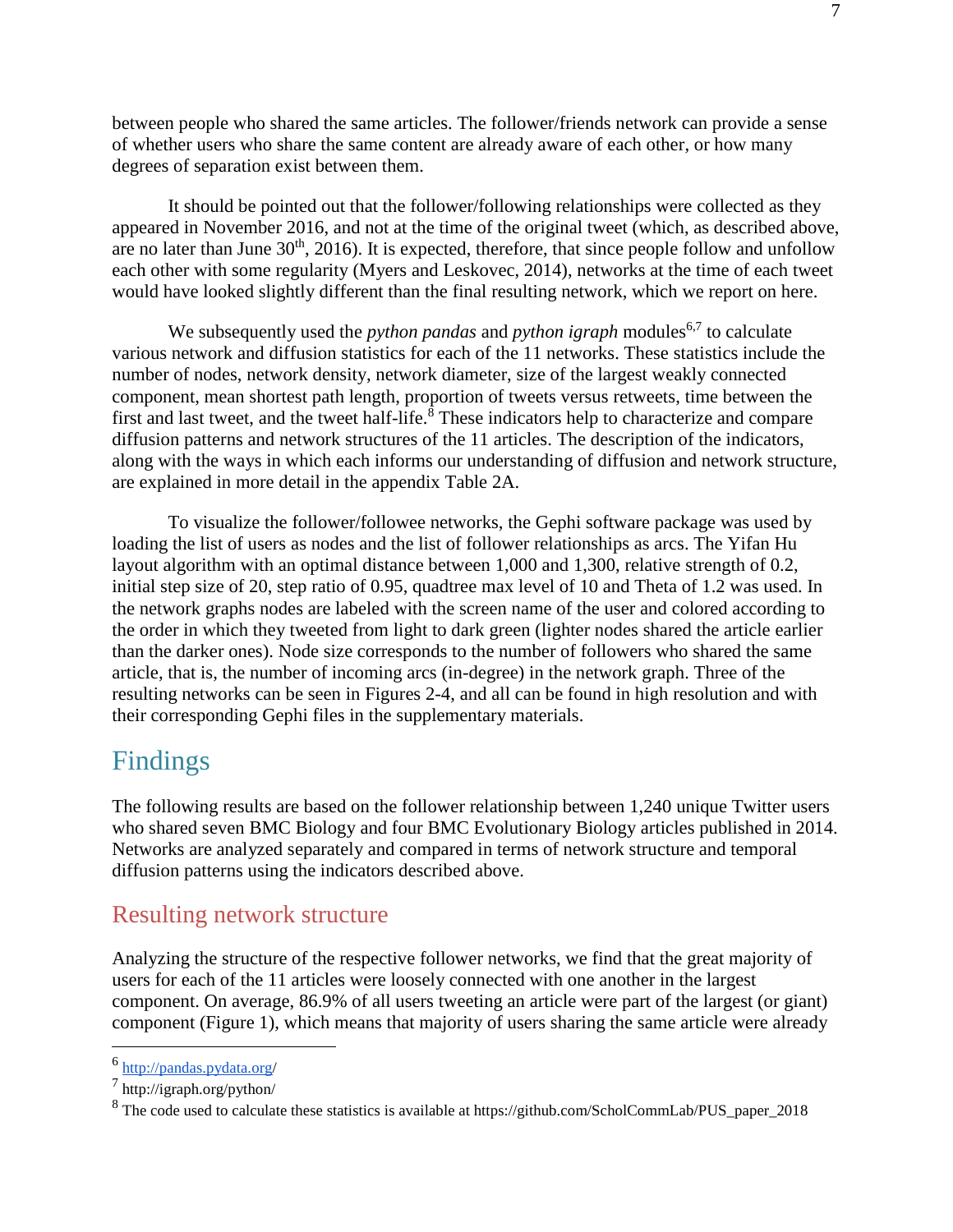connected to one another through common followers; for 5 of the 11 articles, the number of users connected to one another was over 90%. At the same time, a high percentage of users in the largest component indicates that only a small minority of users were isolated and had no connection to the core group of Twitter users. For 10 out of the 11 articles, less than one fifth of users tweeting about it were isolated without any or just a few connections to other users interested in the same paper. In fact, except for the occasional dyad (two connected users) or triad (three connected users), the majority of users outside the largest component were isolates. This means that within their personal Twitter follower network, they were the only one sharing the article. *Biol6* represents an exception to the strong concentration of users in the largest component, as it contains only 68.5% of users. The remaining Twitter users were, however, hardly connected, as 30% were isolates.

The extent to which users were following each other, varied between articles, with some networks having many users directly following each other, and others having only sparse ties between them. One way to observe this variance is by looking at the density of each network, where articles with lower density exhibit relatively sparse networks (i.e., those that tweeted the articles do not tend to all follow each other). Density in the 11 networks ranged from 0.01 to 0.14. The highest density was obtained by *Biol5*, an article that reports about the Earth Microbiome Project. The network graph shows that the core consists of well-connected users who follow each other.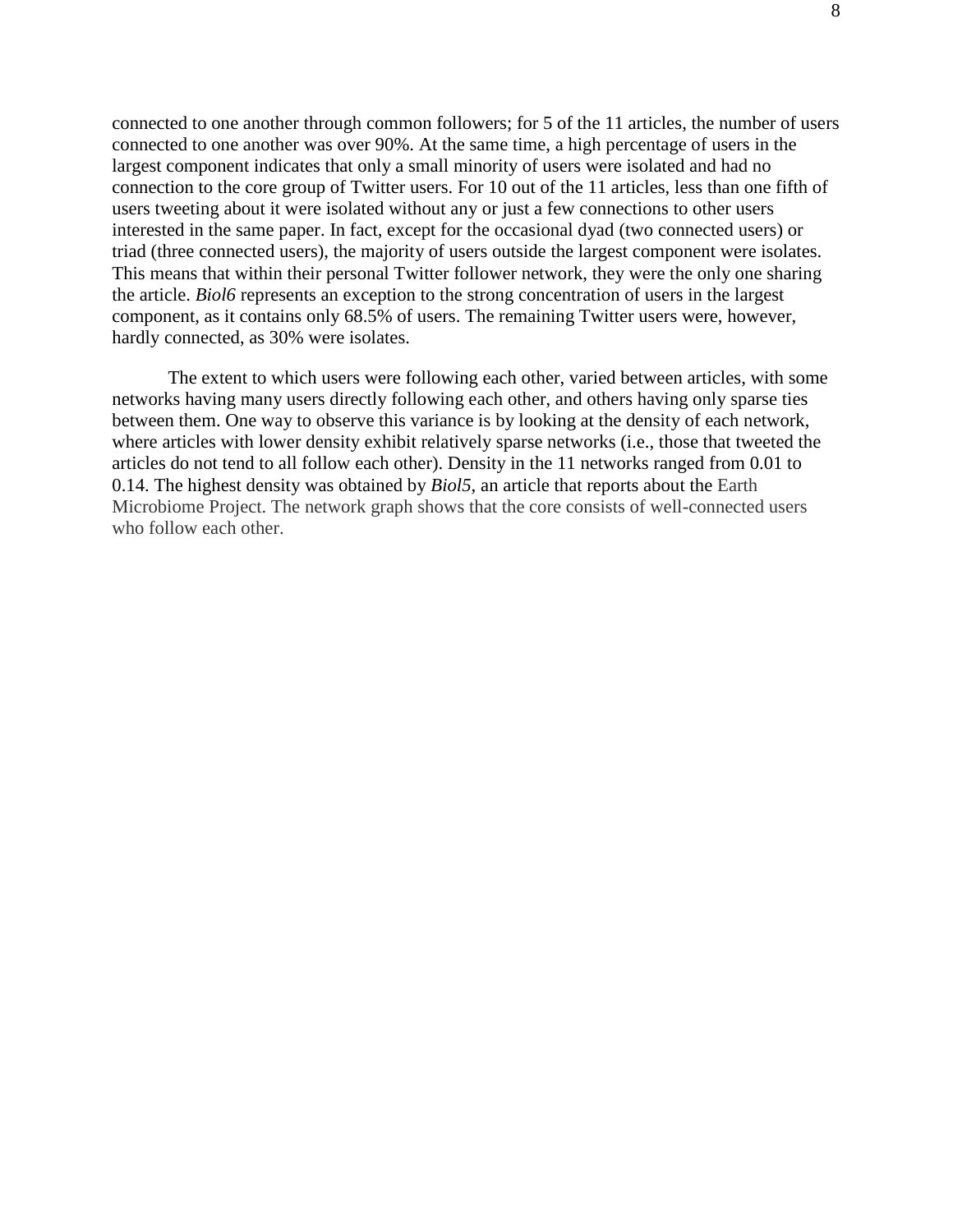

#### Figure 1. Distribution of network variables for the selected BMC articles

Another way to observe the extent of the ties between those that have shared an article is to use a community detection algorithm and then measure the modularity of the resulting clustering. This measure provides an indication of how well the network can be divided into distinct subgroups. The 11 networks in our sample show considerable heterogeneity in modularity scores, ranging from 0.00 (*Biol7*, very densely connected, Figure 2) and 0.59 (*Biol1*, sparsely connected, Figure 3). The wide range of modularity scores suggests different diffusion patterns of papers, with some being shared within a single tight-knit group of users, and others moving through various sub-communities. However, it appears that the modularity is not guided by network size. Although the 11 papers can be clearly divided into two groups in terms of Twitter activity (those tweeted by less than 80 users, and those tweeted by more than 140), there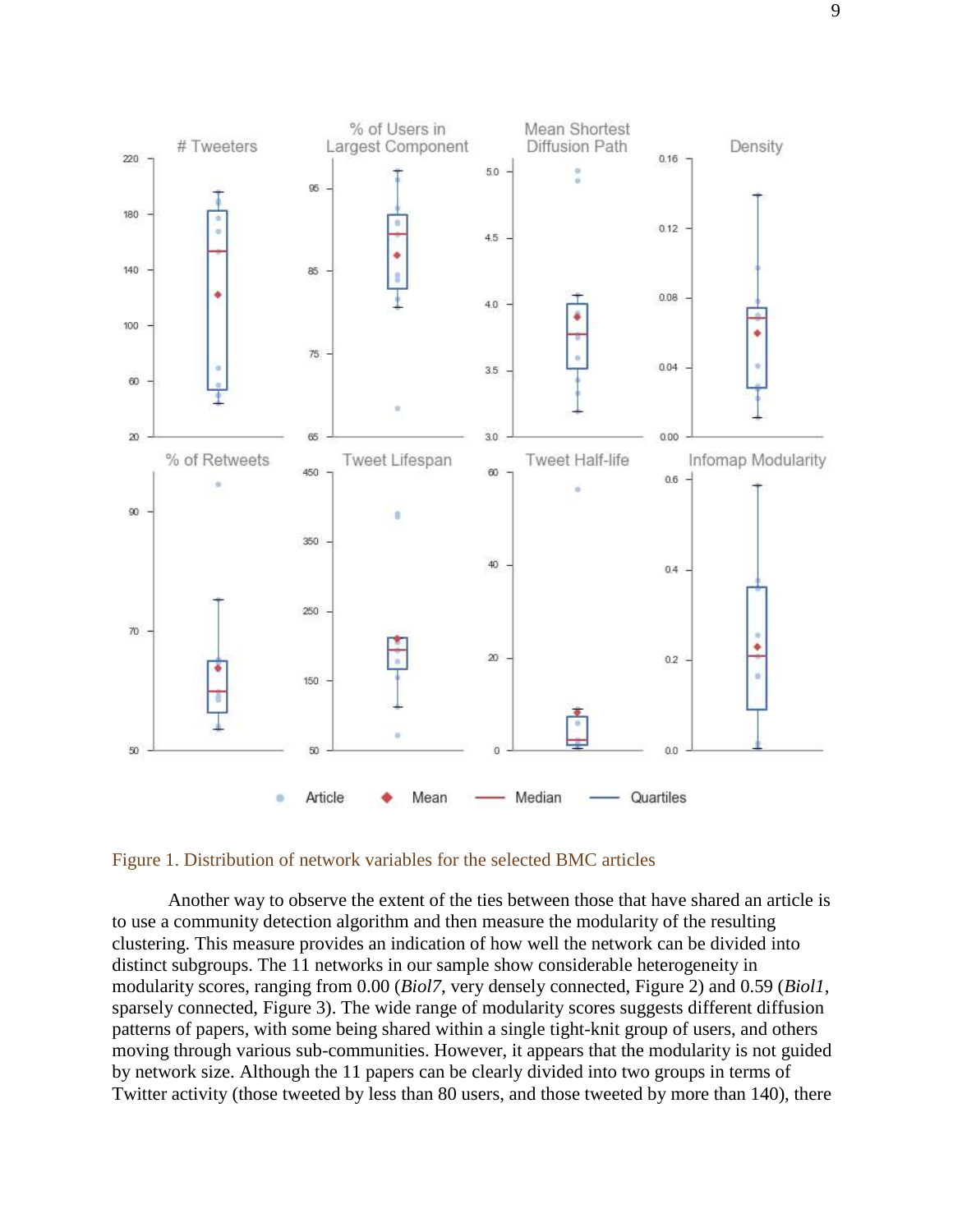are both high and low modularity networks in each group. Density and modularity provide an indication of the network structure between all those who saw and shared each paper, but they provide little insight into the diffusion pattern that lead to reaching these users.

To understand how the paper spread across the network within and between subcommunities it is necessary to look at the kind of sharing that took place (i.e., original tweet or retweet), and the timeline of when the article was tweeted.



Figure 2. Follower network for Biol7 (example of a densely connected network)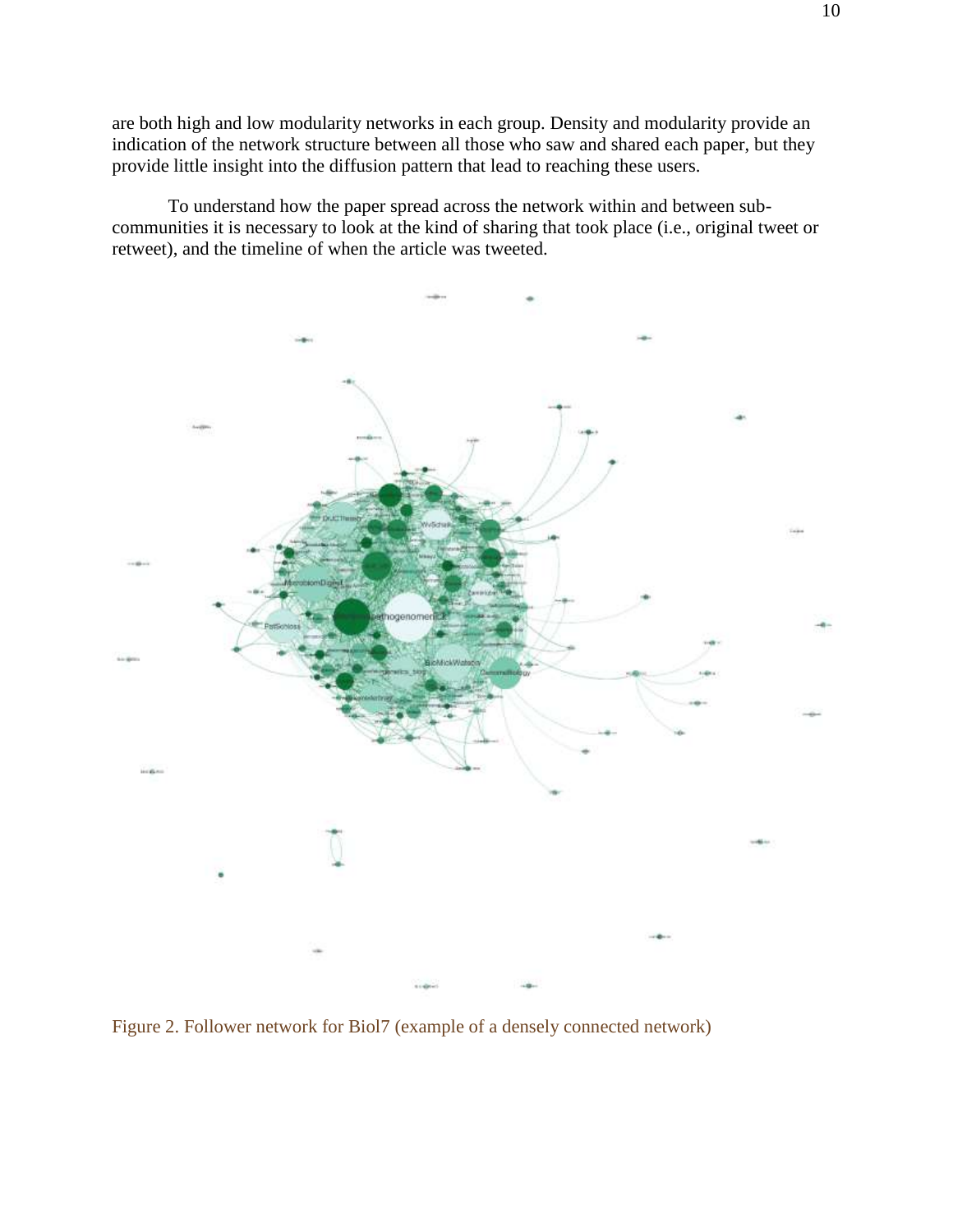

Figure 3. Follower network for Biol1 (example of a sparsely connected network)

### Temporal diffusion

To further investigate the temporal diffusion of the 11 articles on Twitter, we studied both the Twitter lifespan and the Twitter half-life (as defined in Table 2A). The time-sensitive nature of Twitter contributes to most adoptions of articles occurring during or the day after publication (Eysenbach, 2011; Shuai et al., 2012). Since Twitter involves a real-time updating of the latest content, it should be expected that users seldom dig-deep into other's archives to access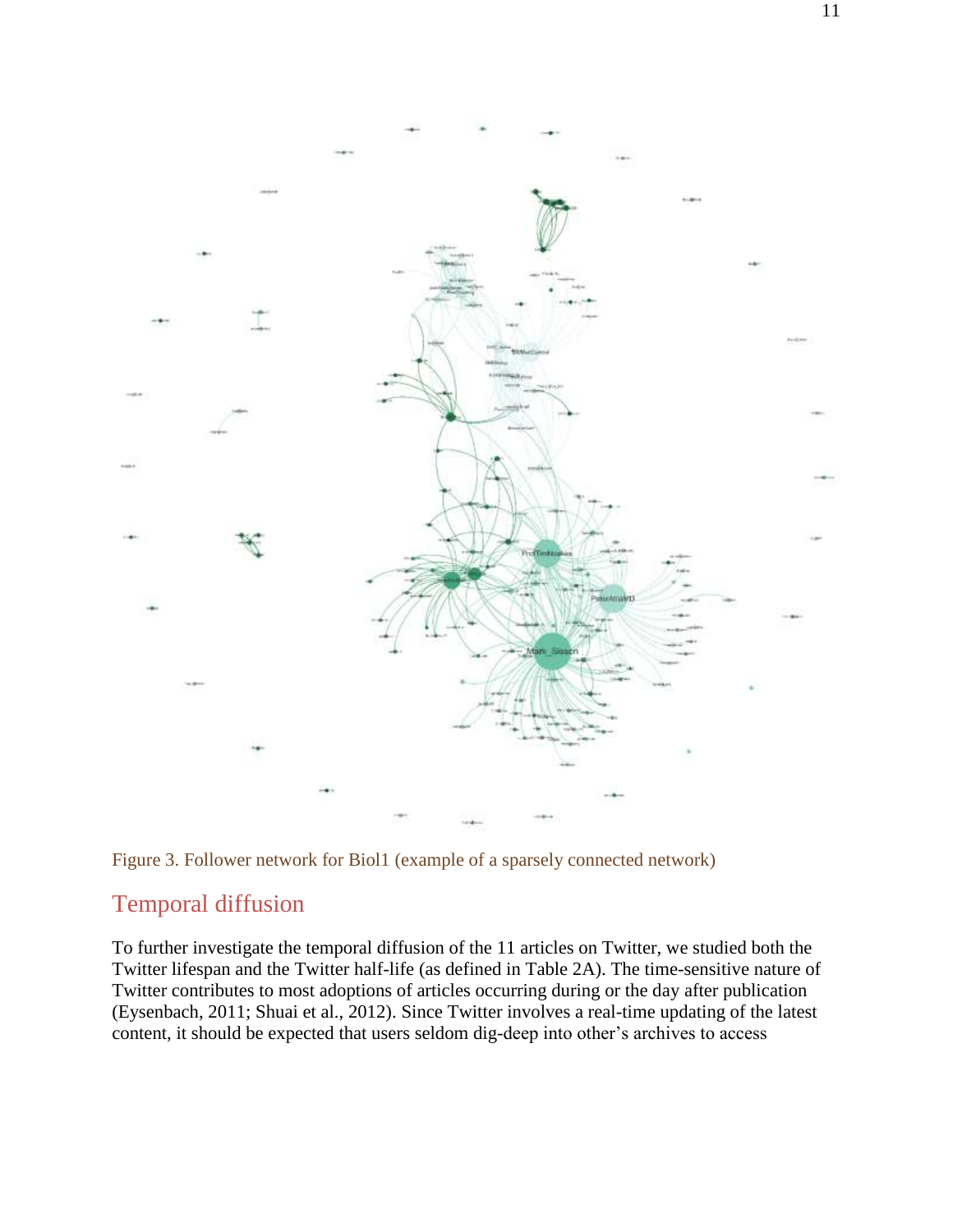information. Temporal diffusion patterns might be affected by the "In case you missed it" function introduced in February 2016.<sup>9</sup>

Although most tweets in our dataset occur shortly after the initial appearance of an article, there is still heterogeneity in the diffusion patterns in social media of different published scientific articles. In the 11 papers studied, Twitter half-lives ranged from 0.4 to 56.3 days (Figure 1), meaning that it took between 10 hours and 8 weeks for half of all tweets mentioning an article to occur. However, 10 of the 11 papers had a half-life of less than 10 days (mean: 8.1, median: 2.2, standard deviation: 16.3). As shown in Table 3, *Biol1* is a clear outlier in this regard, with a half-life of 56.3.

Even though the majority of tweets occur within days of publication, the Twitter lifespan shows that some users still share them much later. Twitter lifespan varies between 72 and 391 days per paper, with a mean of 210 days and a standard deviation of 98 days. Eight of the papers have a lifespan within a standard deviation of the mean, with *Evol1* having a shorter lifespan (72 days) and *Biol1* (386 days) and *Biol2* (391 days) staying relevant for over a year.

One might expect that temporal patterns are reflected in the network structures. For example, high density and shorter paths between users enables faster diffusion or isolated users sharing the article later than the core of the network. We examine this relationship in two ways: by looking at the percentage of tweets that are retweets, and by looking at the mean shortest diffusion path. The percentage of users who shared the paper by retweeting someone else's tweet, rather than initiating a new tweet of their own, helps us to explore whether the article propagated through Twitter using the retweet mechanism, or by users independently linking to the article. Retweets can only happen when a user sees an original tweet, which, by the nature of Twitter, generally only happens if the retweeting user is online at the same time or shortly after one of the users they follow tweets or retweets the original. The percentage of tweets that are retweets range from 54% (*Biol3*, *Biol5*, and *Evol1*) to 95% (*Evol4*), with a mean of 65% and a standard deviation of 12% (Table 3). One might expect, given the need to be online around the time of a previous tweet, that papers with higher proportions of retweets would have shorter halflives, but there is no such relationship among the 11 papers studied. The percentage of retweets varies across the 11 papers, with *Biol1*, the paper with the highest half-life, exhibiting an average percentage of retweets (65%).

We find that the mean shortest diffusion path, which indicates the smallest distance a paper could have "traveled" through the follower network, ranges from 3.19 (*Biol5*) to 5.01 (*Evol4*), and among the sample of 11 papers, is strongly correlated with network density (Spearman p=0.75, p-value<0.01) and modularity of the largest component (p=0.54, pvalue<0.01). This relationship between the length of the shortest diffusion paths and the network density and modularity of the largest component suggests a link between the timing, type of sharing, and the network structure. However, no relationship is evident when looking at the percentage of retweets or the tweet half-life, neither of which have statistically significant correlations among the eleven articles selected. Larger samples should be analyzed to be able to generalize these findings.

<sup>&</sup>lt;sup>9</sup> Twitter's explanation on how the Twitter timeline works can be found in their blog at the following URL: [https://blog.twitter.com/official/en\\_us/a/2016/never-miss-important-tweets-from-people-you-follow.html](https://blog.twitter.com/official/en_us/a/2016/never-miss-important-tweets-from-people-you-follow.html)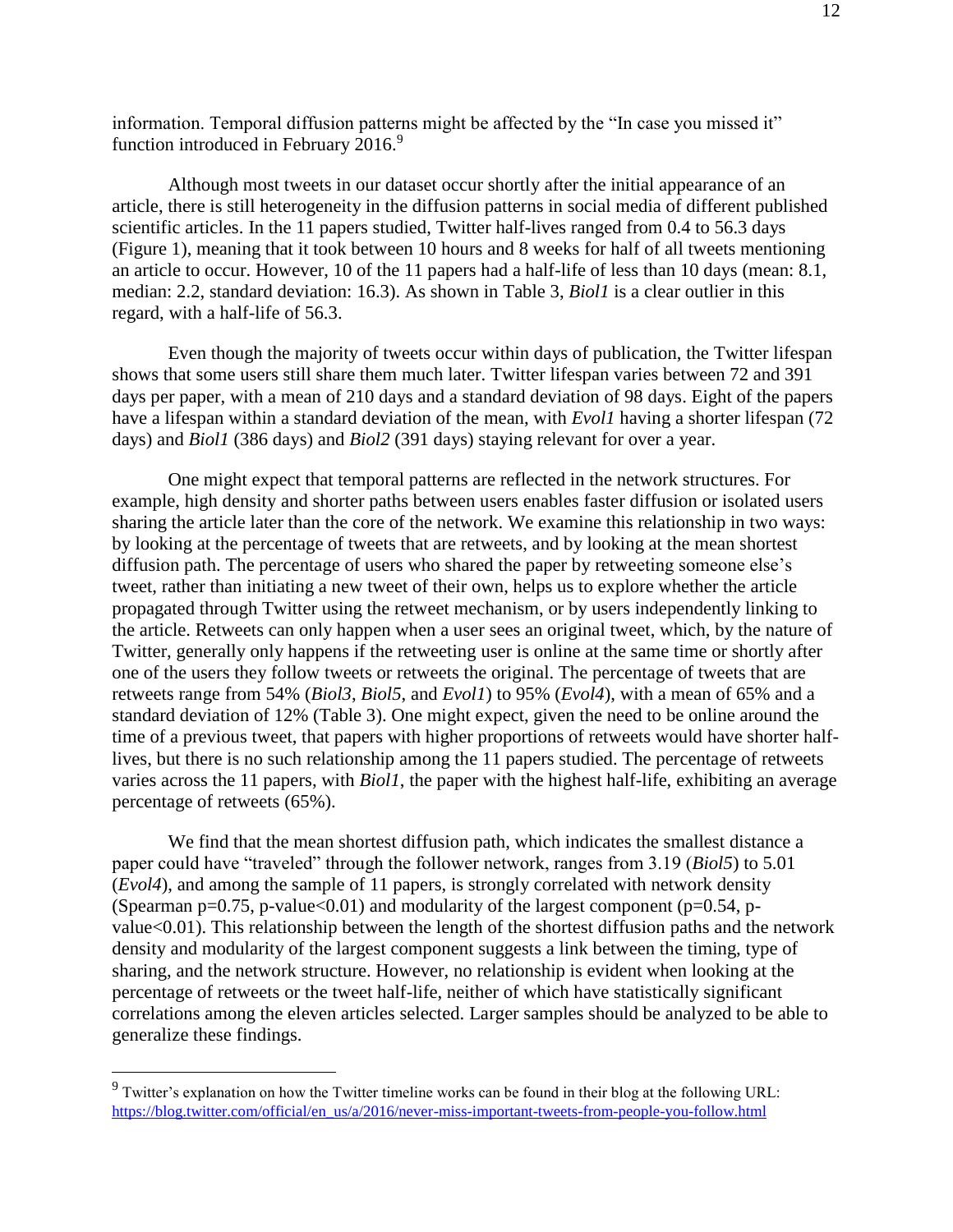# **Discussion**

This study described how the measures proposed can be used to show that the diffusion of scientific articles on Twitter can take very different forms, even when the number of tweets and retweets is similar. Among the 11 articles studied, we saw large differences in the percentage of nodes in the largest component, network density, modularity scores, shortest diffusion paths, as well as tweet lifespans and half-lives, even among articles with similar number of tweets published in the same journal. For instance, the majority of networks had a half-life of less than 2.5 days, largest components with fairly low modularity, between 0.0 and 0.4 and mean shortest diffusion path lengths between 3 and 4; and. Such a network represents quick diffusion, primarily within a single, already connected community. The high percentage of nodes in the largest component, over 80% in all but one of the networks, coupled with the low modularity scores, suggest that many articles diffuse largely within a single community that is often tightly connected (i.e., with dense social ties between them). This is indicative of an already established community—a ready audience—for almost all of the papers.

Given the nature of these articles, it is reasonable to assume that the users who are already following each other on Twitter are part of an established community that has an interest in the topic of the paper and that this community is likely to consist mostly of academics. Although this remains to be verified by looking at the nature of the user accounts, it would suggest that many papers, even those with over 100 tweets, have not "broken out" of the scientific community and into the public but are shared by its traditional audience using a new medium. As a result, the findings here give us reason to be cautious of claims that social media metrics can be used as indicators of public and social impact of research (Bornmann, 2014b, 2015; Robinson-Garcia et al., 2017). Instead, these results suggest that metrics beyond counts are needed to identify the nature of the communities that a given piece of research has reached.

At the same time, a few articles (notably *Biol1*) differ by some key measures, and demonstrates how modularity, shortest diffusion paths, and Twitter half-lives may be useful to identify papers that have gone beyond a single community. This article, an interview with a researcher who studies the links between sugar and cancer, appears to have a community of early adopters (Figure 3) that includes the publisher's Twitter account, indicating the community is composed of users who regularly read BMC journals. It also has a second community that discovers the article later (slightly darker) with several nutrition and fitness authors, such as @Mark\_Sisson, @ProfTimNoakes, @PeterAttiaMD and @\_sarahwilson\_, whose many followers share and retweet the paper, causing the high half-life. A few smaller communities discovered the article even later (darkest). The presence of these non-academics in the network suggests that this article had repercussions outside the academy in a way that is less evident in any of the other 10. Thus, high modularity (0.57), a long mean diffusion path (4.9) and a long half-life (56.3) may be good indicators of this reach beyond the academic community.

By looking at the network and diffusion patterns of these articles, we can determine that the number of tweets—the measure typically used when look at Twitter metrics for academic articles—is not able to reflect how the scientific article was shared. Network indicators are able to provide richer information about the visibility of scientific articles on Twitter. However, the results for the 11 articles reveal that none of the indicators alone are sufficient to understand the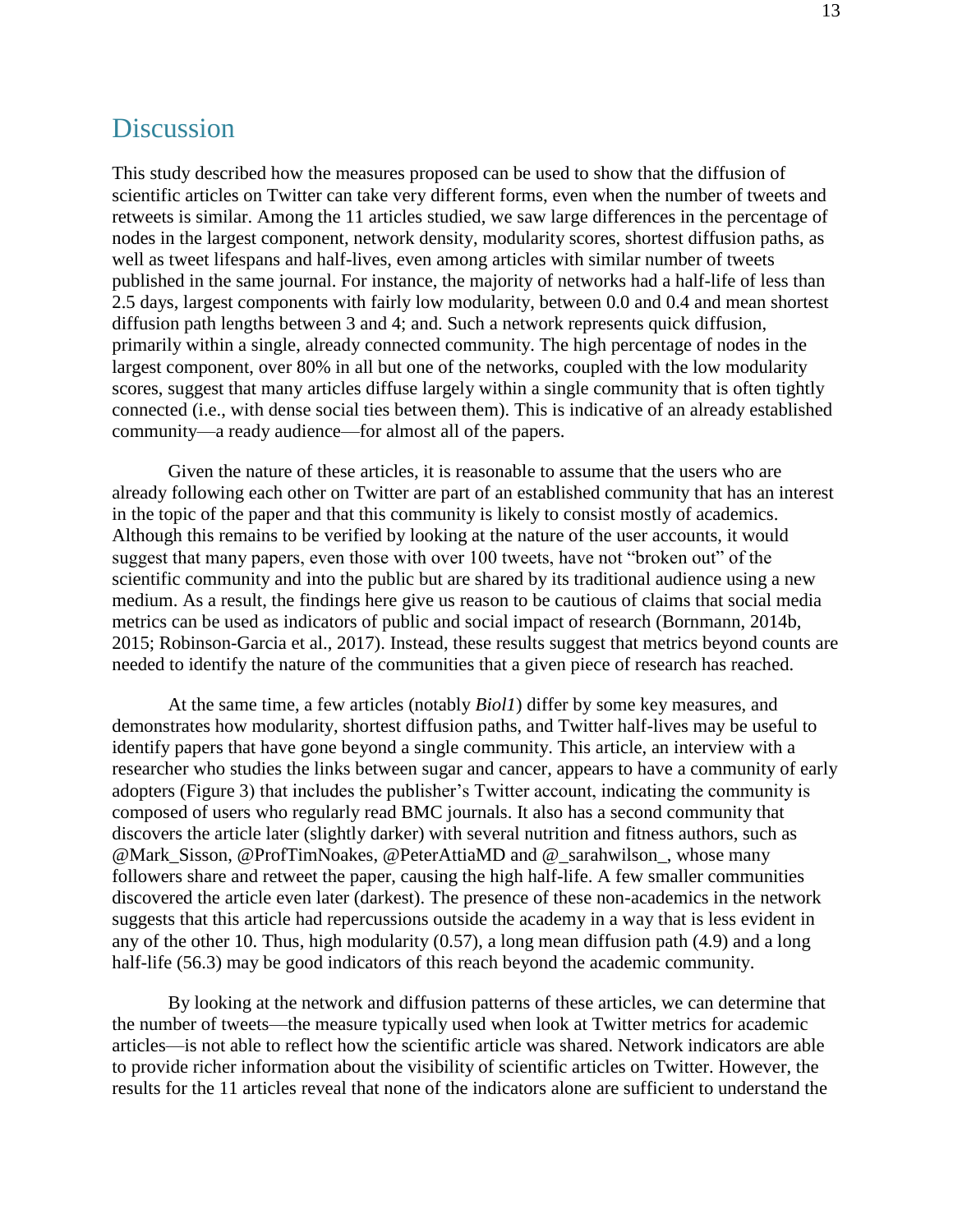diffusion patterns of each article. For example, *Evol4* also exhibits a relatively high modularity score (0.36); when visualized (Figure 4) it shows that the article was diffused among users in two connected communities, with the smaller one on the right tweeting earlier (light green) than the larger cluster on the right (darker green). Unlike *Biol1* (Figure 3), the half-life of *Evol4* was only 2.2 days, showing that the diffusion between one community and another can happen quickly. When inspecting the tweets and Twitter bios, it becomes apparent that both clusters seem to be made up of academic users but that geographical and language barriers separate the smaller cluster (English) from the larger one (Japanese).



Figure 4. Follower network for Evol4 (example of two connected community structure)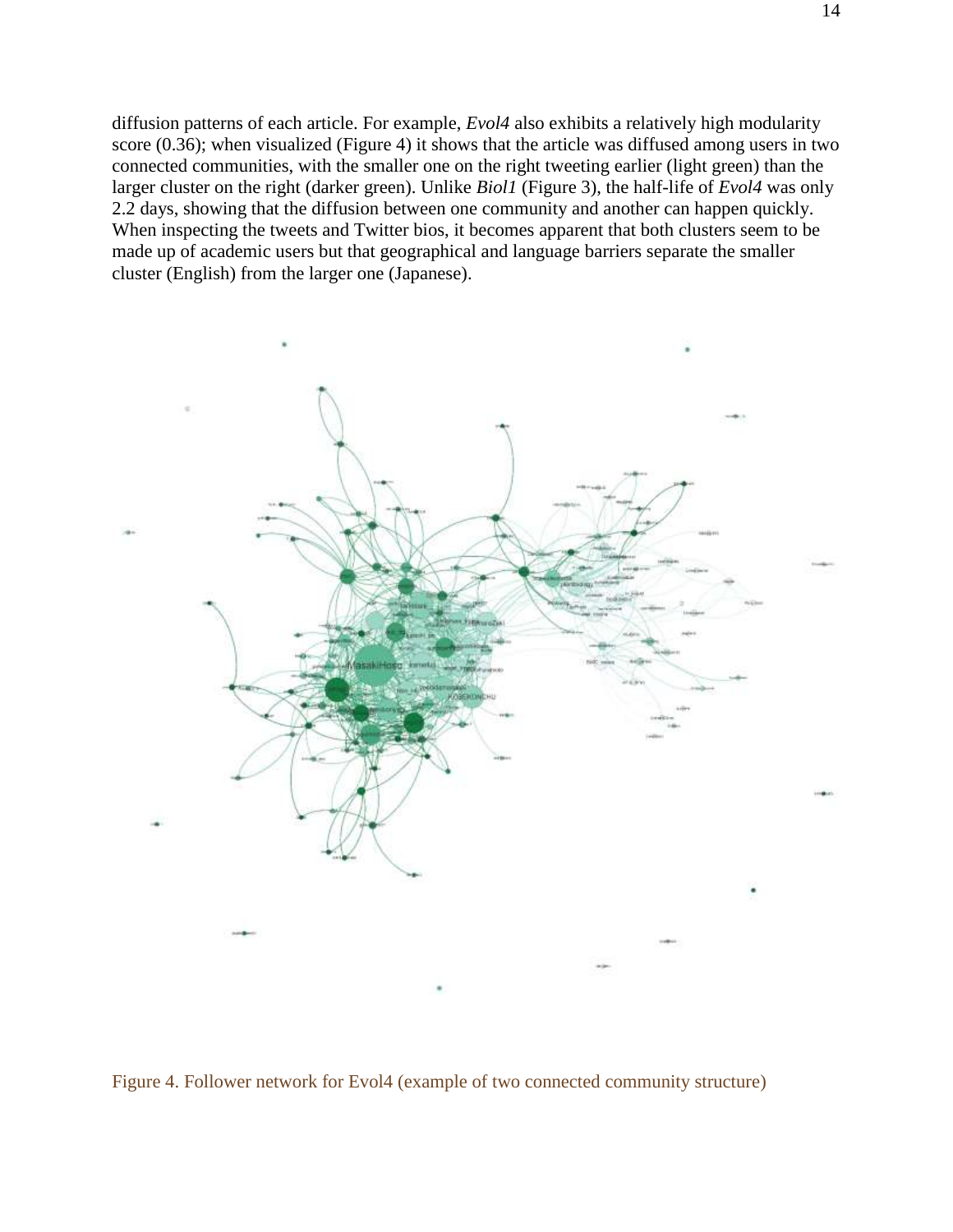Most tweet activity occurs in the first two and a half days since a paper's initial appearance, showing that different diffusion patterns and eventual number of tweets can vary even within a short time frame. It seems, however, that a later tweet from a well-connected user can bring an article to life again, as is the case for *Biol1*. Such "sleeping beauties" may be more the exception than the rule for diffusion, but highlights how diffusion on Twitter is governed by the idiosyncratic sharing behaviours of users, as well as by time. It is unclear from this sample if such cases are always associated with longer diffusion paths and higher modularity.

Retweets represent a specific form of information diffusion and seem to play a significant role in sharing scientific papers on Twitter. More than half of all tweets for each of the papers were retweets, which seems to be in line with 54% for all Biology journal articles published in 2015 and indexed in the Web of Science (Haustein, 2018), but exceeds that observed for general Twitter users (boyd et al., 2010) and that of academics (Letierce et al., 2010; Priem and Costello, 2010) or science journalists on Twitter (Büchi, 2016). Since, when retweeting, Twitter users do not necessarily have to add anything new themselves to help propagate a new idea or article, the engagement with the content might be lower, with some users not having looked at or read the paper.

Overall, this study suggests that it is possible to detect different diffusion patterns, both in terms of the structure of the network reached and in terms of the time it takes to reach them. These differences are not visible by the number of tweets or distinct users, which are currently being used as altmetric indicators of Twitter visibility. For example, while *Biol2* and *Biol6* are similar in size (157 and 176 users respectively), modularity (0.25 and 0.37), mean shortest diffusion path length (both 3.9), half-lives (6.0 and 8.5), and percentage of retweets (59.0% and 53.6%), *Biol6* only has 68.5% of users in the largest component, as opposed to the more common 90.8% exhibited by *Biol2*. This indicates that *Biol6* reached a much higher proportion of isolated users that have no connection to any other users sharing the same paper, which suggests diffusion through a Twitter hashtags, through different media channels, or directly from the journal article.

# **Conclusions**

Social media is often heralded as an effective means to reach public audience with scientific knowledge that is normally confined to the esoteric musings of academic researchers. Indeed, the esoteric and exoteric circles that demarcate these scientific communities from the wider lay audience ought to be brought into dialogue because of social media platforms like Twitter. These platforms allow new and controversial ideas, concepts, and perspectives to be broadcasted to diverse audience instantaneously. As such, studying the diffusion patterns of published research ought to reveal how published papers traverse these audiences. However, our case study of several open access biology article re-shares on Twitter suggests the opposite. Despite varying patterns of diffusion over time, the reach of these papers rarely extended beyond the same users who form a well-connected community.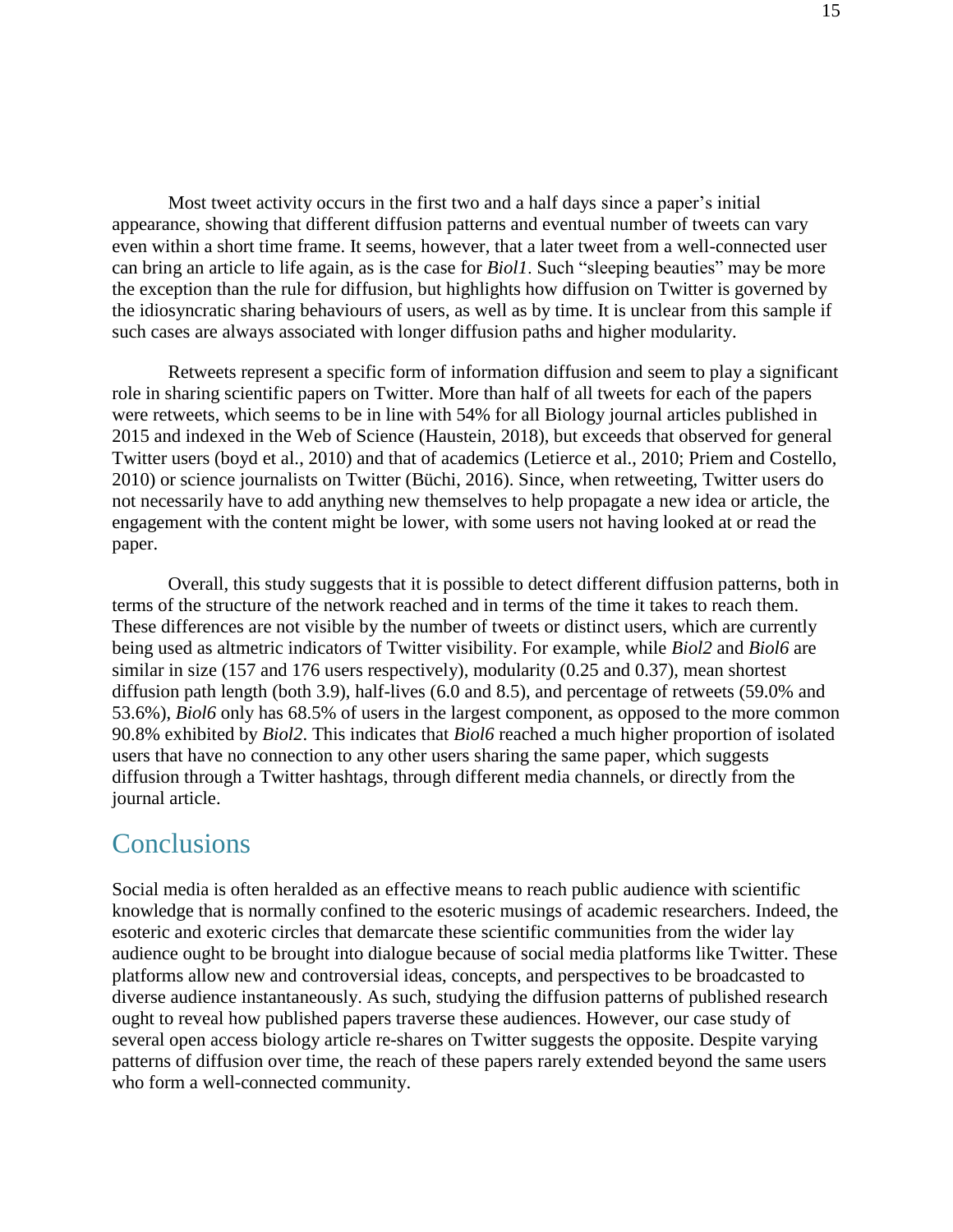While the results of our study cannot be generalized beyond the small sample of biology articles studied, it is offered here as a proof of concept of the types of analysis that are possible across a much wider set of fields and platforms. Nevertheless, our finding has implications for those interested in science communication and public understanding of science, as well as research evaluation and management. For instance, we observe a high degree of heterogeneity in how articles are shared on social media, suggesting that better metrics for evaluating the circulation of research on social media are needed to capture the diversity of diffusion patterns. For instance, merely "counting" tweets is not sufficient for understanding how research diffuses on Twitter. Indeed, we observe that diffusion patterns often remain highly clustered, which would have been missed if re-tweets were simply counted. Our work emphasizes the importance of looking at the relationships and interactions between users who have engaged with research, as suggested by Robinson-Garcia et al. (forthcoming).

Our work also offers a conceptual foundation for an additional set of indicators that can be used to assess the visibility of research within and beyond the scientific community. Specifically, it may allow us to observe how and when research reaches the periphery of traditional scholarly communities and moves into the public sphere. It may also reveal when the direction is reversed: when citizen scientists bring debates and controversies to the footsteps of scholarly communities (see Newman, 2017). For instance, our work suggests that the majority of Twitter activity related to scientific publications stems from within the scholarly community, something that needs to be confirmed empirically by calculating the proposed indicators for a large and representative group of articles across fields. To that end, future work ought to scale the application of these proposed network analyses to examine the extent to which similar diffusion patterns are generalizable to other journals (including those which are not freely available to the public), scientific fields, and research topics. While this case study demonstrates the value of using social network analysis to detect different modes of propagation and instances where articles reach heterogeneous communities, a further cataloguing of how the corresponding network indicators behave across fields, journals, and topics will help both researchers and scientists better understand how—under what conditions—scientific work reaches different communities.

Future work ought to also focus on whom is playing a larger role in diffusing articles. Perhaps a high-profile Twitter account—irrespective if they are a scientist or not who is entrenched in these communities on Twitter—is more important to an article's wide-spread diffusion, as was the case for *Biol1* in our case study (cf. Newman 2017 for the counterexample). To that end, we plan to triangulate findings on the network structure with characteristics about users and tweet content to further differentiate diffusion of scientific articles on Twitter.

Alternatively, it may be the article's characteristics that hamper, catalyze, or otherwise affect its diffusion. For instance, applying techniques from computational linguistics to the text in articles may reveal what rhetorically or topically drives diffusion, and how it relates and shapes the network indicators of the resulting diffusion. For example, controversial subjects in a field (or to the wider societal zeitgeist) might catalyze diffusion between scientists and the public more readily. It may also be the case that articles that use certain forms of rhetoric that makes their arguments more accessible to lay audiences have a broader reach. These efforts also ought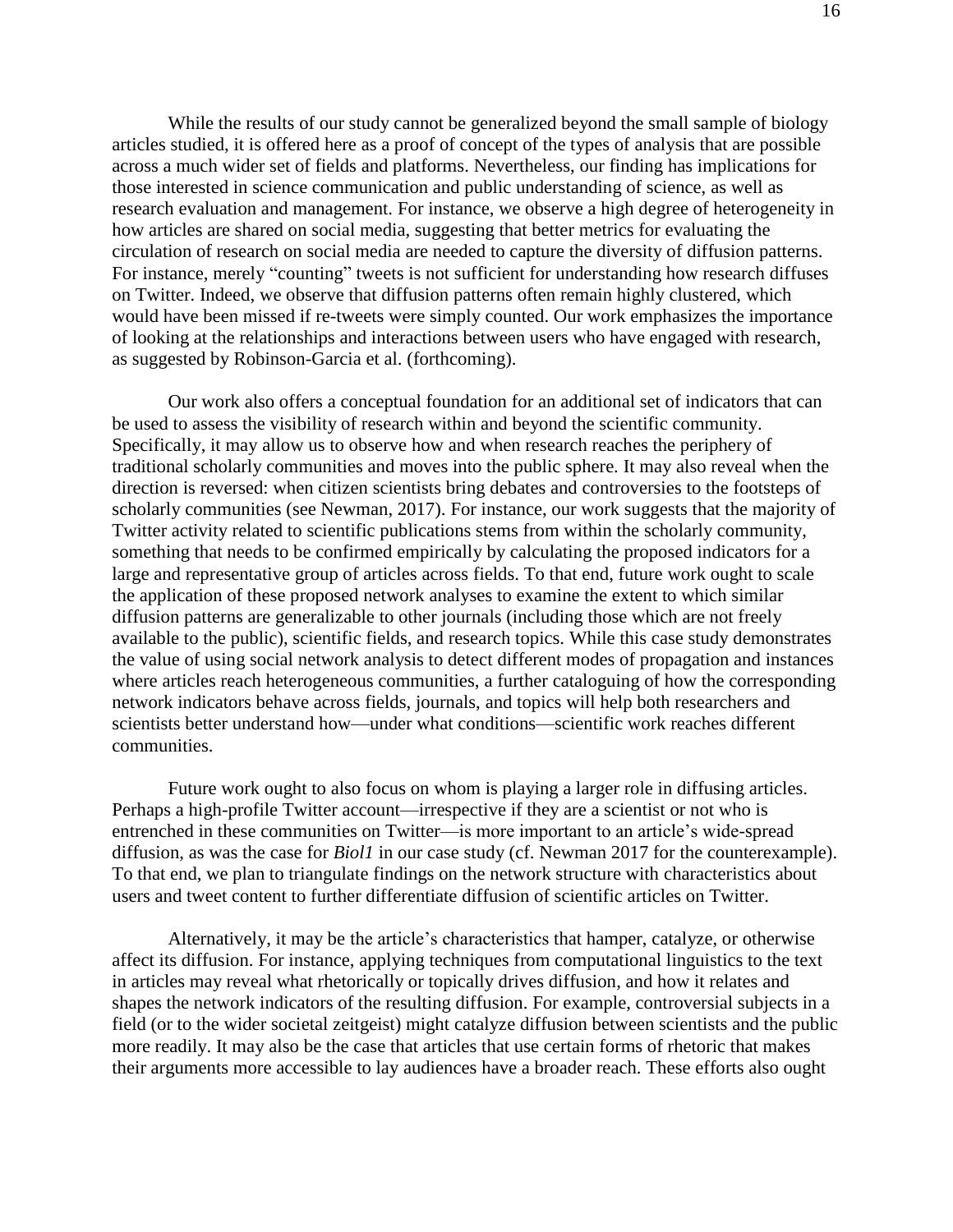to control for or link to trends in traditional media that may spur diffusion in social media (see O'Neill et al., 2015).

Social media like Twitter has substantial leverage as to how information is broadcast. As such, better understanding the patterns of diffusion has the potential to expand the dialogue between scientists and the public. Our work is a first step to develop richer and more robust measures of diffusion between scholars and public audiences on social media.

## References

Alperin JP (2015a) Geographic variation in social media metrics: an analysis of Latin American journal articles. *Aslib Journal of Information Management*, Emerald Group Publishing Limited 67(3): 289– 304. Available from:

http://www.emeraldinsight.com.ezproxy.lib.ucalgary.ca/doi/full/10.1108/AJIM-12-2014-0176 (accessed 26 May 2015).

- Alperin JP (2015b) Moving beyond counts: A method for surveying Twitter users. In: *2nd Altmetrics Conference, 2AM*, Amsterdam, Netherlands. Available from: http://altmetrics.org/wpcontent/uploads/2015/09/altmetrics15\_paper\_3.pdf (accessed 12 August 2017).
- Archambault É, Amyot D, Deschamps P, et al. (2014) *Proportion of open access papers published in peer-reviewed journals at the European and world levels—1996–2013*. *Science-Metrix - European Commission*. Available from: http://science-metrix.com/sites/default/files/sciencemetrix/publications/d 1.8 sm\_ec\_dg-rtd\_proportion\_oa\_1996-2013\_v11p.pdf (accessed 15 January 2016).
- Bornmann L (2014a) Do altmetrics point to the broader impact of research? An overview of benefits and disadvantages of altmetrics. *Journal of Informetrics* 8(4): 895–903. Available from: http://www.sciencedirect.com/science/article/pii/S1751157714000868 (accessed 3 October 2014).
- Bornmann L (2014b) Validity of altmetrics data for measuring societal impact: A study using data from Altmetric and F1000Prime. *Journal of Informetrics* 8(4): 935–950. Available from: http://www.sciencedirect.com/science/article/pii/S1751157714000881 (accessed 20 October 2014).
- Bornmann L (2015) Usefulness of altmetrics for measuring the broader impact of research. Stefanie Haustein, Dr Cassidy R. Su D (ed.), *Aslib Journal of Information Management*, Emerald Group Publishing Limited 67(3): 305–319. Available from: http://www.emeraldinsight.com.proxy.lib.sfu.ca/doi/full/10.1108/AJIM-09-2014-0115 (accessed 14 June 2015).
- boyd D, Golder S and Lotan G (2010) Tweet, Tweet, Retweet: Conversational Aspects of Retweeting on Twitter. In: *43rd Hawaii International Conference on System Sciences*, IEEE, pp. 1–10. Available from: http://ieeexplore.ieee.org/document/5428313/ (accessed 12 August 2017).
- Brossard D (2013) New media landscapes and the science information consumer. *Proceedings of the National Academy of Sciences*, National Academy of Sciences 110(Supplement 3): 14096–14101. Available from: http://www.pnas.org/content/110/Supplement\_3/14096.short (accessed 23 November 2017).
- Brossard D and Scheufele DA (2013) Social science. Science, new media, and the public. *Science (New York, N.Y.)*, American Association for the Advancement of Science 339(6115): 40–1. Available from: http://www.ncbi.nlm.nih.gov/pubmed/23288529 (accessed 23 November 2017).
- Bucchi M (2013) Style in science communication. *Public understanding of science* 22(8): 904–15. Available from: http://journals.sagepub.com/doi/10.1177/0963662513498202 (accessed 12 August 2017).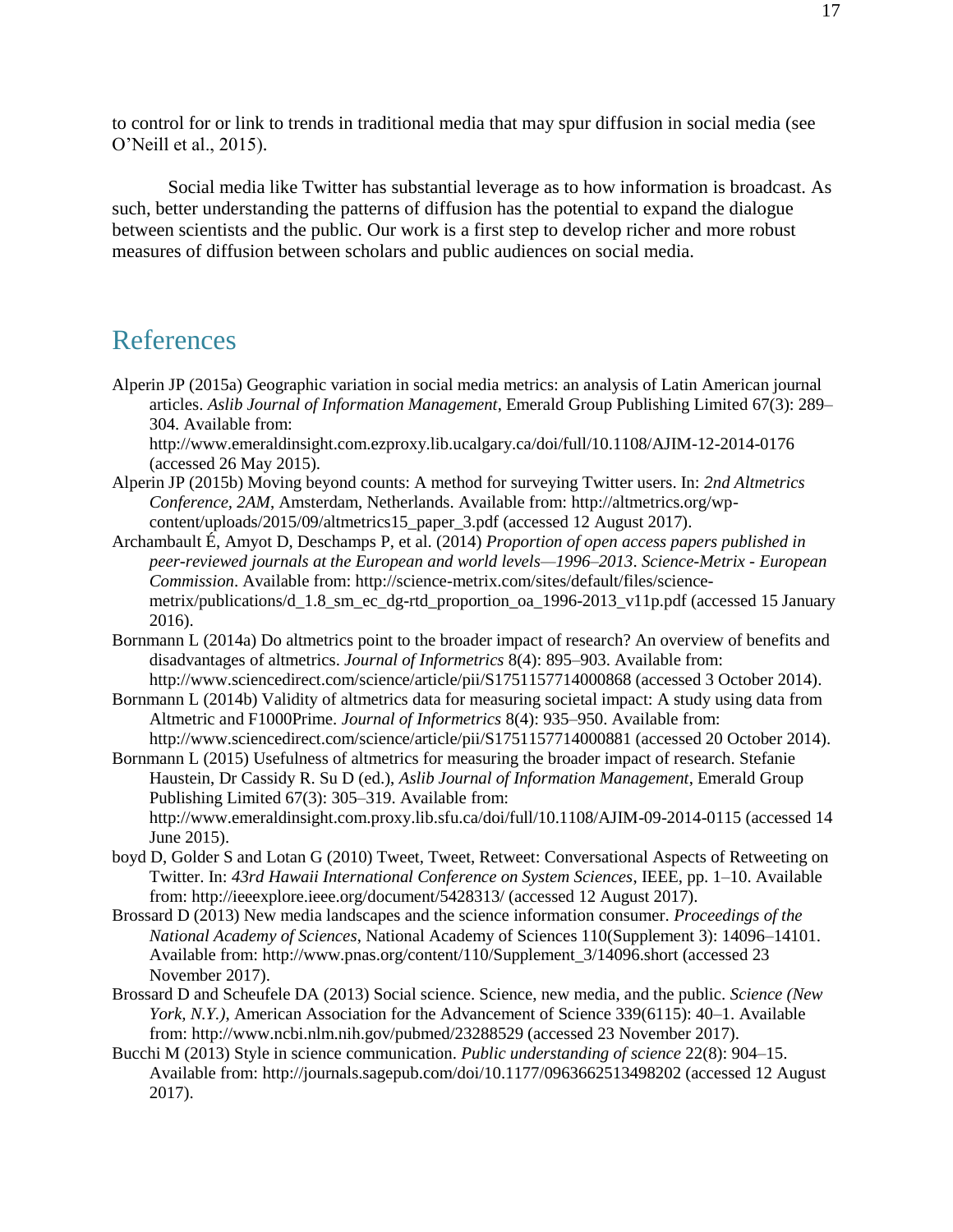- Büchi M (2016) Microblogging as an extension of science reporting. *Public Understanding of Science*: 96366251665779. Available from: http://journals.sagepub.com/doi/10.1177/0963662516657794 (accessed 12 August 2017).
- Costas R, Zahedi Z and Wouters P (2014) *Do altmetrics correlate with citations? Extensive comparison of altmetric indicators with citations from a multidisciplinary perspective*. *Journal of the Association for Information Science and Technology*, Digital Libraries, Leiden. Available from: http://doi.wiley.com/10.1002/asi.23309 (accessed 22 January 2014).
- Costas R, Zahedi Z and Wouters P (2015) The thematic orientation of publications mentioned on social media. Stefanie Haustein, Dr Cassidy R. Su D (ed.), *Aslib Journal of Information Management*, Emerald Group Publishing Limited 67(3): 260–288. Available from:

http://www.emeraldinsight.com/doi/10.1108/AJIM-12-2014-0173 (accessed 12 August 2017).

- de Solla Price DJ (1965) *Little science, big science and beyond*. Columbia University Press, 1986. Eysenbach G (2011) Can tweets predict citations? Metrics of social impact based on Twitter and correlation with traditional metrics of scientific impact. *Journal of medical Internet research*,
- Journal of Medical Internet Research 13(4): e123. Available from: http://www.jmir.org/2011/4/e123/ (accessed 27 February 2014).
- Fleck L (1935) *Genesis and development of a scientific fact*. University of Chicago Press, 1981.
- Fox S and Duggan M (2013) *Health Online 2013*. Pew Research Center Fact Sheet. Available from: http://www.pewinternet.org/2013/01/15/health-online-2013/ (accessed 12 August 2017).
- Funk C, Gottfried J and Mitchell A (2017) Science News and Information Today. *Pew Research Center: Journalism and Media*. Available from: http://www.journalism.org/2017/09/20/science-news-andinformation-today/ (accessed 23 November 2017).
- Gauchat G (2012) Politicization of Science in the Public Sphere. *American Sociological Review*, SAGE PublicationsSage CA: Los Angeles, CA 77(2): 167–187. Available from: http://journals.sagepub.com/doi/10.1177/0003122412438225 (accessed 12 August 2017).
- Goel S, Anderson A, Hofman J, et al. (2015) The Structural Virality of Online Diffusion. *Management Science*, INFORMS: 150722112809007. Available from: http://pubsonline.informs.org/doi/10.1287/mnsc.2015.2158 (accessed 21 June 2017).
- Greenwood S, Perrin A and Duggan M (2016) Social Media Update 2016. *Pew Research Center: Internet & Technology*. Available from: http://www.pewinternet.org/2016/11/11/social-media-update-2016/ (accessed 28 November 2017).
- Hammarfelt B (2014) Using altmetrics for assessing research impact in the humanities. *Scientometrics* 101(2): 1419–1430. Available from: http://link.springer.com/10.1007/s11192-014-1261-3 (accessed 30 May 2014).
- Haustein S (2018) Scholarly Twitter Metrics. In: Glaenzel W, Moed HF, Schmoch U, et al. (eds), *Handbook of Quantitative Science and Technology Research*, Springer.
- Haustein S, Costas R, Larivière V, et al. (2015) Characterizing Social Media Metrics of Scholarly Papers: The Effect of Document Properties and Collaboration Patterns. *PLOS ONE* 10(3): e0120495. Available from: http://dx.plos.org/10.1371/journal.pone.0120495 (accessed 12 August 2017).
- Haustein S, Tsou A, Minik V, et al. (2016) Identifying Twitter user communities in the context of altmetrics. In: *3rd Altmetrics Conference 3:AM*, Bucharest, Romania.
- Haustein S, Bowman TD and Costas R (2016) Interpreting 'altmetrics': viewing acts on social media through the lens of citation and social theories. In: Sugimoto CR (ed.), *Theories of Informetrics and Scholarly Communication*, Berlin: de Gruyter Mouton, pp. 372–405. Available from: https://www.degruyter.com/view/books/9783110308464/9783110308464-022/9783110308464- 022.xml (accessed 18 August 2015).
- Ke Q, Ahn Y-Y and Sugimoto CR (2017) A systematic identification and analysis of scientists on Twitter. Bornmann L (ed.), *PLOS ONE*, Public Library of Science 12(4): e0175368. Available from: http://dx.plos.org/10.1371/journal.pone.0175368 (accessed 23 November 2017).
- Klemetti E (2017) Follow All of These Earth Scientists on Twitter Right Now. *Wired*. Available from: https://www.wired.com/2017/01/follow-earth-scientists-twitter-right-now/ (accessed 23 November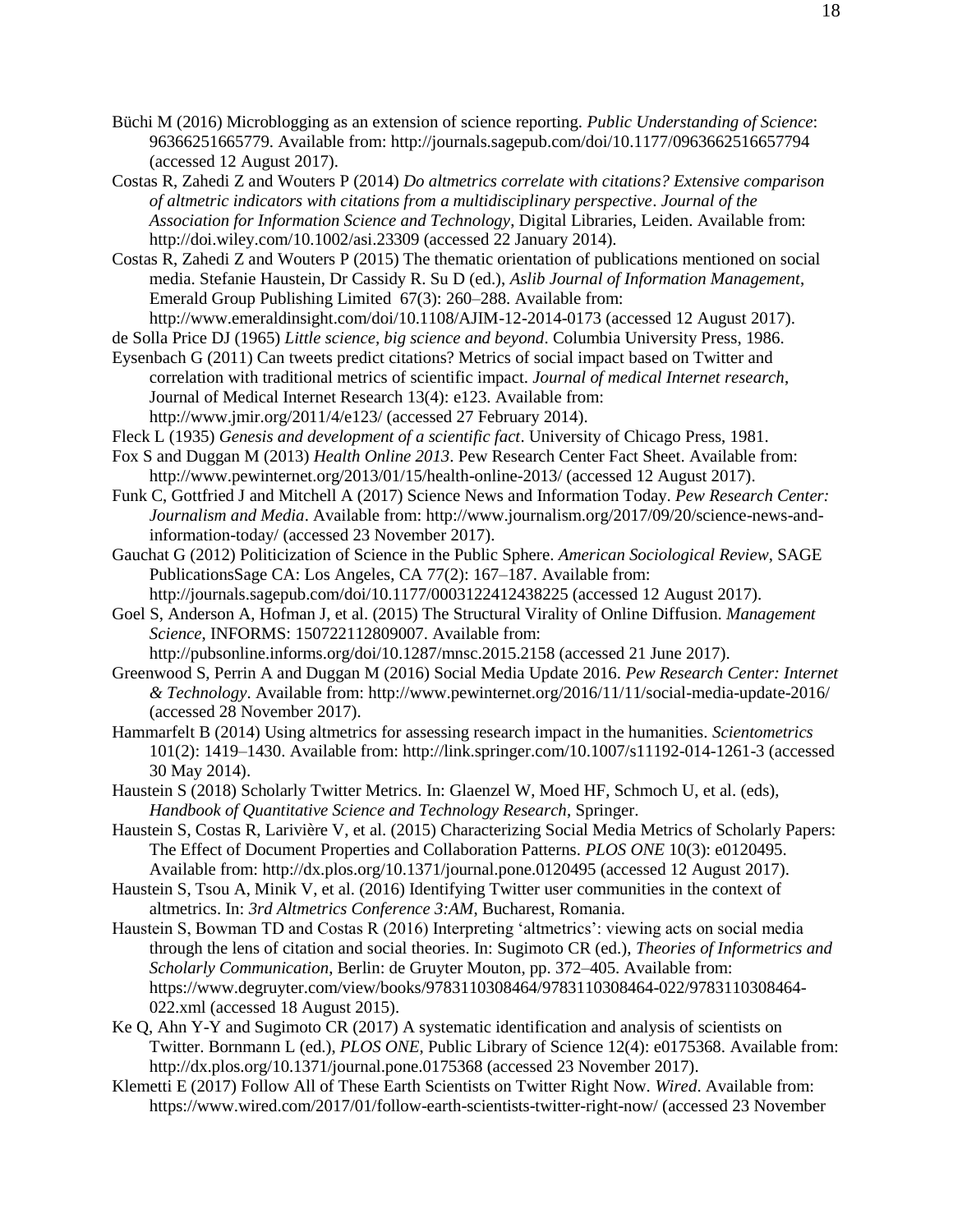2017).

- Letierce J, Passant A, Decker S, et al. (2010) Understanding how Twitter is used to spread scientific messages. In: *Proceedings of the WebSci10: Extending the Frontiers of Society On-Line*, Raleigh, USA. Available from: http://journal.webscience.org/314/ (accessed 12 August 2017).
- Leydesdorff L and Wagner CS (2008) Is the United States losing ground in science? A global perspective on the world science system. *Scientometrics* 78(1): 23–36. Available from: http://www.springerlink.com/index/10.1007/s11192-008-1830-4 (accessed 26 July 2012).
- Mislove A, Lehmann S, Ahn Y-Y, et al. (2011) Understanding the Demographics of Twitter Users. In: *Fifth International AAAI Conference on Weblogs and Social Media*, Barcelona, Spain. Available from: https://www.aaai.org/ocs/index.php/ICWSM/ICWSM11/paper/viewFile/2816/3234 (accessed 12 August 2017).
- Moody J (2004) The Structure of a Social Science Collaboration Network: Disciplinary Cohesion from 1963 to 1999. *American Sociological Review* 69(2): 213–238. Available from: http://journals.sagepub.com/doi/10.1177/000312240406900204 (accessed 12 August 2017).
- Myers SA and Leskovec J (2014) The bursty dynamics of the Twitter information network. In: *Proceedings of the 23rd international conference on World wide web - WWW '14*, New York, New York, USA: ACM Press, pp. 913–924. Available from: http://dl.acm.org/citation.cfm?doid=2566486.2568043 (accessed 7 August 2017).
- Myers TA, Kotcher J, Stenhouse N, et al. (2017) Predictors of trust in the general science and climate science research of US federal agencies. *Public Understanding of Science*, SAGE PublicationsSage UK: London, England 26(7): 843–860. Available from:
- http://journals.sagepub.com/doi/10.1177/0963662516636040 (accessed 27 November 2017). Newman TP (2017) Tracking the release of IPCC AR5 on Twitter: Users, comments, and sources following the release of the Working Group I Summary for Policymakers. *Public Understanding of Science*, SAGE PublicationsSage UK: London, England 26(7): 815–825. Available from: http://journals.sagepub.com/doi/10.1177/0963662516628477 (accessed 26 January 2018).
- Nielsen MA (2012) *Reinventing discovery the new era of networked science*. Princeton University Press.
- Nisbet MC and Fahy D (2015) The Need for Knowledge-Based Journalism in Politicized Science Debates. Suhay E and Druckman JN (eds), *The ANNALS of the American Academy of Political and Social Science*, SAGE PublicationsSage CA: Los Angeles, CA 658(1): 223–234. Available from: http://journals.sagepub.com/doi/10.1177/0002716214559887 (accessed 23 November 2017).
- O'Neill S, Williams HTP, Kurz T, et al. (2015) Dominant frames in legacy and social media coverage of the IPCC Fifth Assessment Report. *Nature Climate Change* 5. Available from: https://pdfs.semanticscholar.org/732a/6a630b7e2c24c81b09bf29cc6283e6c63b02.pdf?\_ga=2.16156 9598.305728434.1517007091-1944712879.1517007091 (accessed 26 January 2018).
- Piwowar H, Priem J, Larivière V, et al. (2017) The State of OA: A large-scale analysis of the prevalence and impact of Open Access articles. *PeerJ Preprints*. Available from: https://peerj.com/preprints/3119/ (accessed 12 August 2017).
- Priem J and Costello KL (2010) How and why scholars cite on Twitter. *Proceedings of the American Society for Information Science and Technology*, Wiley Subscription Services, Inc., A Wiley Company 47(1): 1–4. Available from: http://doi.wiley.com/10.1002/meet.14504701201 (accessed 12 August 2017).
- Robinson-Garcia N, van Leeuwen TN and Rafols I (2017) Using Almetrics for Contextualised Mapping of Societal Impact: From Hits to Networks. *Science and Public Policy*. Available from: https://papers.ssrn.com/sol3/papers.cfm?abstract\_id=2932944 (accessed 12 August 2017).
- Rowlands I, Nicholas D, Russell B, et al. (2011) Social media use in the research workflow. *Learned Publishing* 24(3): 183–195. Available from: http://doi.wiley.com/10.1087/20110306 (accessed 12 August 2017).
- Scott J (2017) *Social network analysis*. SAGE.
- Shuai X, Pepe A and Bollen J (2012) How the scientific community reacts to newly submitted preprints: article downloads, Twitter mentions, and citations. Ouzounis CA (ed.), *PloS one*, Public Library of